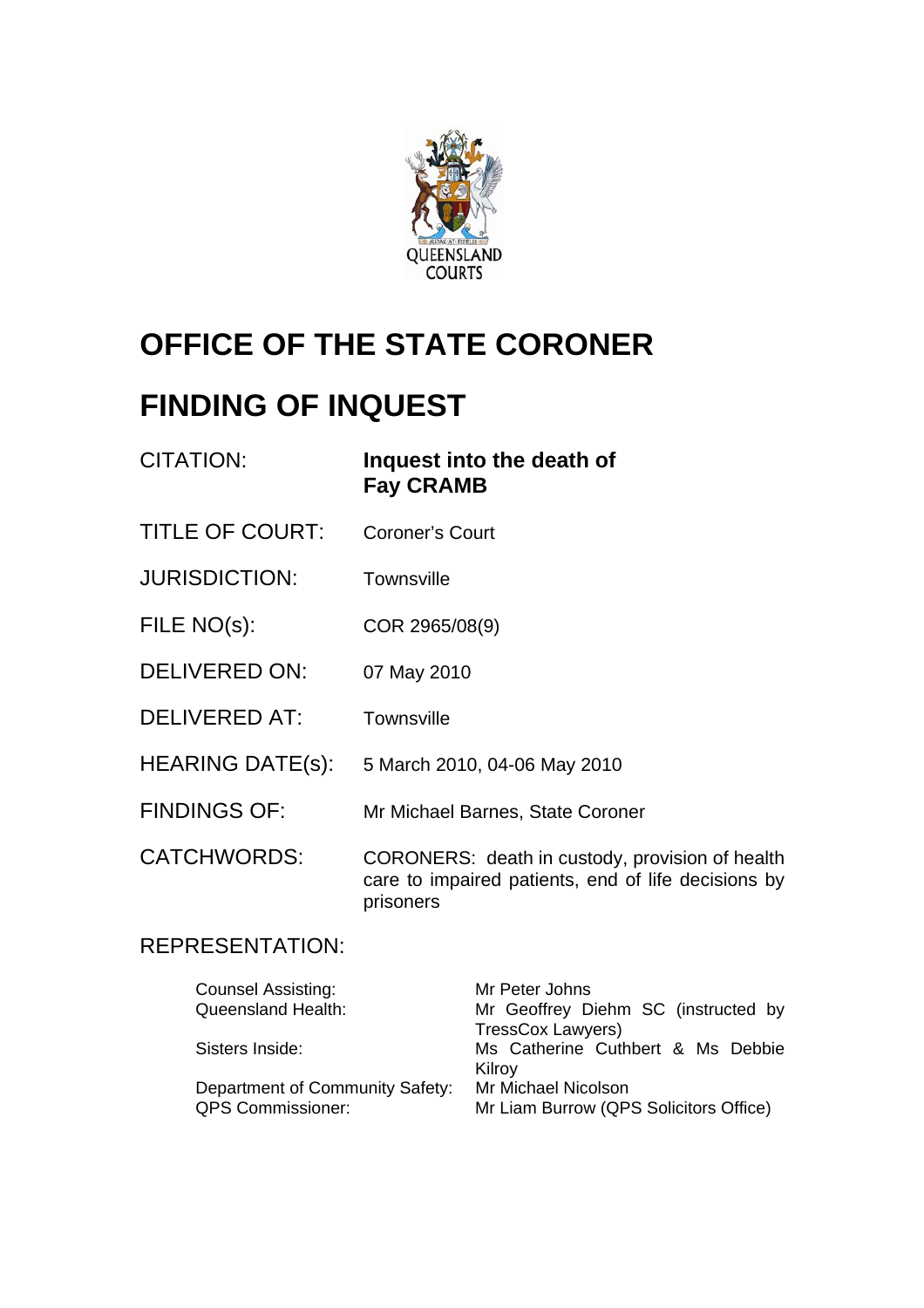# **Table of Contents**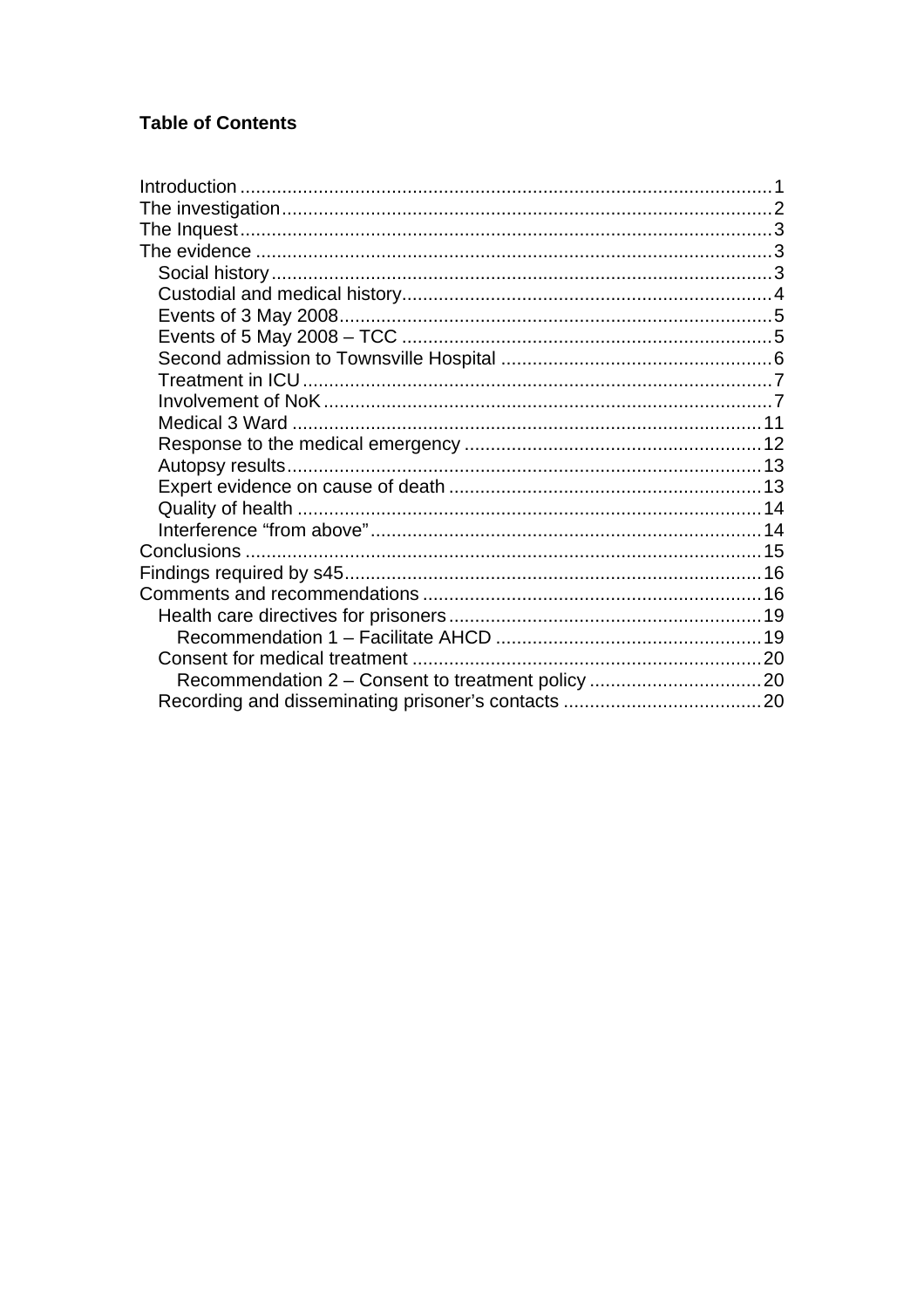<span id="page-2-0"></span>The *Coroners Act 2003* provides in s45 that when an inquest is held into a death in custody, the coroner's written findings must be given to the family of the person who died, each of the persons or organisations granted leave to appear at the inquest and to various specified officials with responsibility for the justice system. These are my findings in relation to the death of Fay Cramb. They will be distributed in accordance with the requirements of the Act and posted on the web site of the Office of State Coroner.

#### **Introduction**

Fay Cramb had spent more than twenty years as an inmate in Queensland prisons when, on the early evening of 27 May 2008, she died at Townsville Hospital. She had narrowly avoided this fate three weeks earlier when undergoing emergency surgery and subsequent treatment in the Townsville Hospital Intensive Care Unit (ICU).

By 27 May 2008 Ms Cramb had improved to the extent that she had been transferred to a medical ward after mechanical ventilation had been withdrawn. She had a tracheotomy in place. After complaining about a build up of secretions early that evening, nurses attempted to clear her airway by the use of suctioning equipment. A fault with the operation of that equipment delayed this process; Ms Cramb began to turn blue and a medical emergency team was called. They found her unconscious and not breathing. Ms Cramb's wish not to be resuscitated in such circumstances was respected and she died within minutes.

These findings:-

- confirm the identity of the deceased, describe how she died and establish the time, place and medical cause of her death;
- examine the events leading up to her arrival at Townsville Hospital on 5 May 2008 and consider the adequacy of the medical care provided to Ms Cramb while she was in custody;
- consider the adequacy of the care provided to Ms Cramb at the Townsville Hospital during her last admission; and in particular, determine the validity of assertions that her medical care was influenced by police officers' desire to interview her in relation to unsolved criminal offences;
- consider whether staff at Townsville Hospital gave adequate and timely regard to the deceased's wishes in relation to resuscitation and the withdrawal of life sustaining measures as expressed via her next of kin;
- examine the events immediately preceding the rapid deterioration and death of the deceased on the early evening of 27 May 2008;
- consider the adequacy of the policy and procedures governing the recording and notification of next-of-kin details for prisoners when they are transferred to hospital;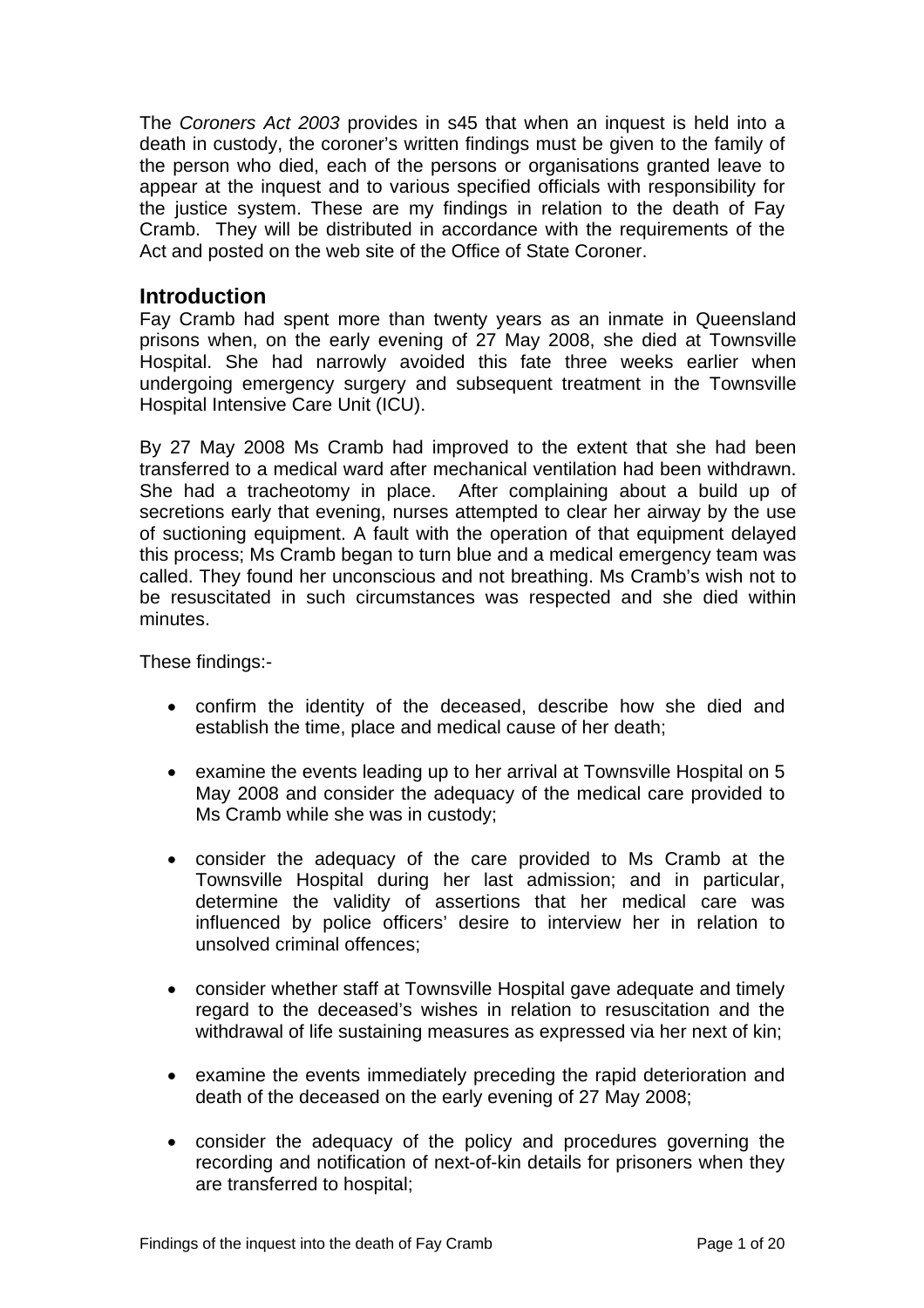- <span id="page-3-0"></span>• consider the procedures in place to assist prisoners in the making and implementing of 'end of life' health care decisions; and
- consider whether any changes to procedures or equipment could reduce the likelihood of deaths occurring in similar circumstances or otherwise contribute to public health and safety or the administration of justice.

#### **The investigation**

Ms Cramb's death was reported to the Corrective Services Investigation Unit (CSIU) shortly after her death. A member of that unit, Detective Senior Constable Grant Linwood, had been forewarned of her imminent demise and was on stand-by. He conducted an investigation into the circumstances surrounding the death and later compiled a detailed coronial report.

Initial investigations at Townsville Hospital were conducted by officers from the Townsville Criminal Investigation Branch. On 29 May 2008, Senior Constable Linwood attended Townsville Correctional Centre (TCC) to seize records relating to the deceased and to conduct an inspection of her cell. He later attended Townsville Hospital Morgue and observed Dr Williams conduct an autopsy examination.

Statements were obtained from some medical staff who had attended to the deceased at both TCC and Townsville Hospital. Other statements were later provided to the Office of the State Coroner pursuant to directions requiring their production. Senior Constable Linwood seized the medical records relating to the deceased from Townsville Hospital and obtained a copy of the security log maintained by Custodial Corrections Officers (CCO's) during the deceased's stay in hospital.

Senior Constable Linwood took statements from all relevant CCO's, corrections supervisors, Queensland Ambulance Service personnel and from Ms Stephanie Gunton who was the deceased's nominated next-of-kin.

At the conclusion of his investigation Senior Constable Linwood formed the view that there was no evidence to conclude that any other person had caused or contributed to the medical deterioration of Ms Cramb at Townsville Hospital. The concerns raised by Ms Gunton regarding the care afforded to the deceased at Townsville Hospital were referred to the Office of the State Coroner for further consideration and investigation.

Senior Constable Linwood expressed frustration and concern about the tardy response of some of the Queensland Health employees to his repeated requests for statements. I share his concerns. This is not an isolated incident: it is an on-going problem. I appreciate public hospital employees are very busy, but in my view they need to pay greater heed to their obligation to assist those responsible for investigating the deaths of their patients. The Coroners Act contains provisions that enable coroners to compel the production of information and statements. The police officers attached to the Office of the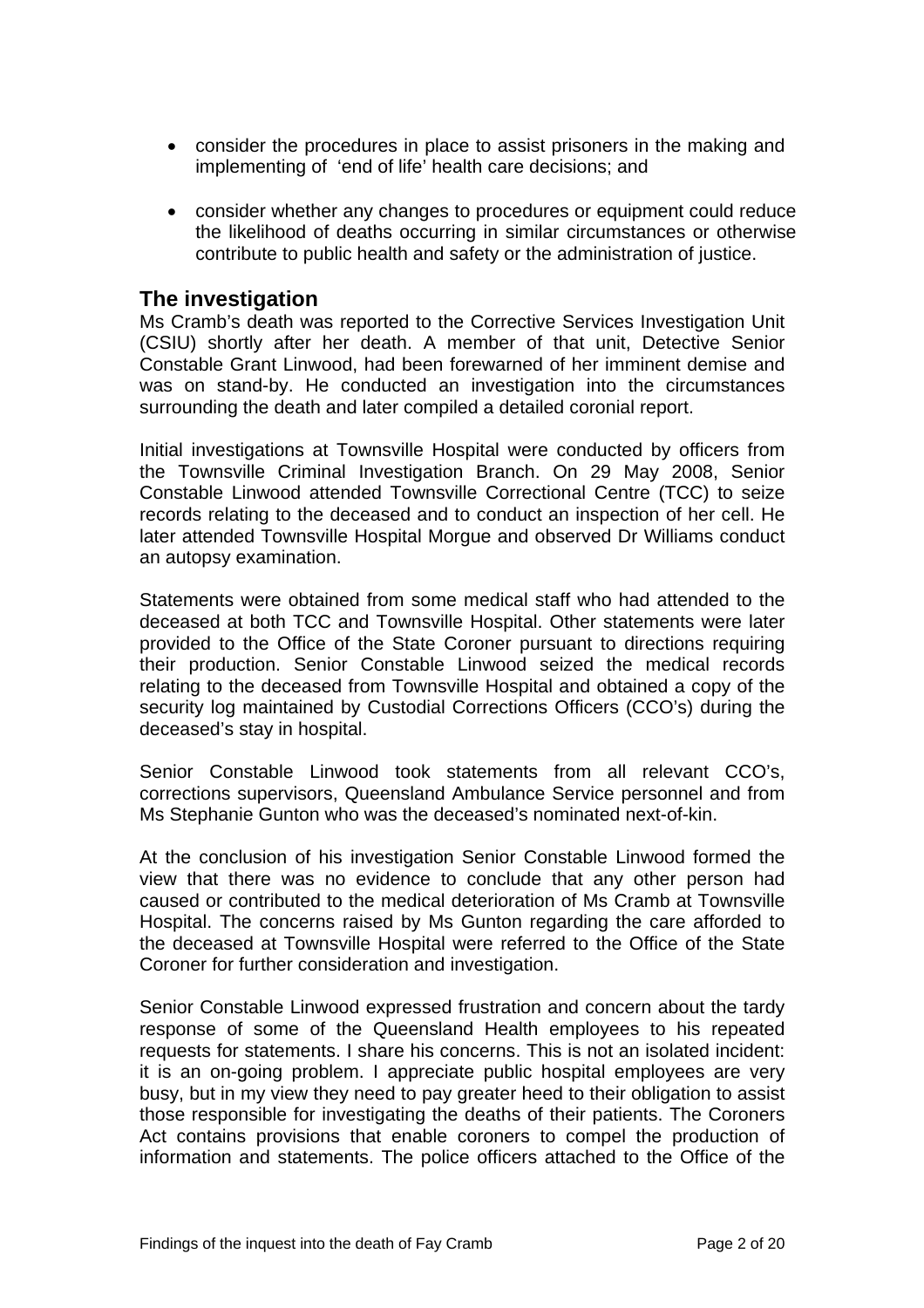<span id="page-4-0"></span>State Coroner are liaising with QPS investigators to ensure they are aware of their right to resort to these powers when undertaking coronial investigations.

I find that the investigation into this matter was professionally conducted and I thank Senior Constable Linwood for his efforts.

No investigation into the death of Ms Cramb was carried out by the Department of Community Safety; the *Corrective Services Act* 2000 making it clear that there is no requirement to instigate such a process when a QPS investigation has already commenced. No investigation, analysis or other mechanism of review was instigated at Townsville Hospital. This is more surprising having regard to the temporal connections between the death and an equipment failure.

#### **The Inquest**

Ms Cramb's death was a death in custody and in accordance with the requirements of the Act an inquest was held over three days in Townsville commencing on 4 May 2010. Leave to appear was granted to Queensland Health, the Department of Community Safety and the QPS.

At the pre-inquest conference on 5 March 2010 leave to appear was granted to a specialist prisoner welfare and advocacy group, Sisters Inside, pursuant to s. 36(2) of the Act. I accepted their submission that issues other than those originally identified by counsel assisting should be inquired into and the inquest benefited from material supplied by Sisters Inside and their submission on preventative recommendations.

All of the statements, records of interview, medical records, photographs and materials gathered during the investigation were tendered at the inquest.

The inquest heard oral evidence from Ms Cramb's nominated next-of-kin, Stephanie Gunton. Evidence was also taken from three nurses involved in Ms Cramb's treatment in the hour prior to her death, from Dr Emma Hothersall who treated Ms Cramb in the Townsville Hospital intensive care unit and from Professor David Williams who conducted the autopsy examination. Independent medical expert evidence was heard in relation to the quality of the care afforded to Ms Cramb in the period just prior to her death.

#### **The evidence**

I turn now to the evidence. Of course, I cannot even summarise all of the information contained in the exhibits but I consider it appropriate to record in these reasons, the evidence I believe is necessary to understand the findings I have made.

#### *Social history*

Fay Cramb was born on 2 August 1943 and on the available evidence appeared to have endured an abusive childhood. Court documents show that in 1959, at the age of 15, she was registered as a neglected child and committed to the care of the state until the age of 18. There is also reference to her being the victim of severe childhood sexual assaults.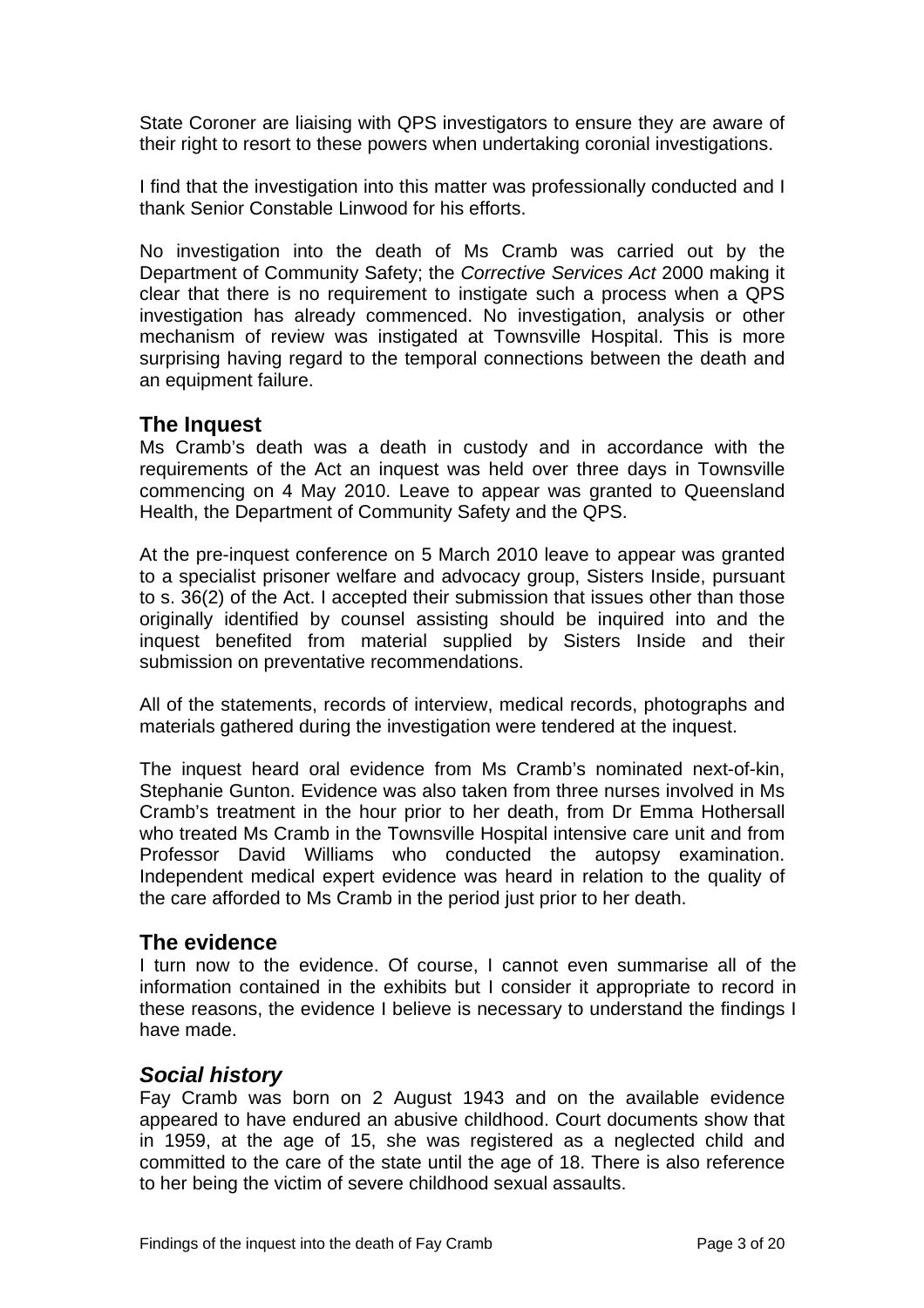<span id="page-5-0"></span>The second half of her life was to be defined by her dysfunctional relationship with Barry Watts whom she married and later divorced. In November 1987, she and Watts abducted, raped and murdered a 12 year old girl near Noosa. The horrific nature of the crimes resulted in a degree of notoriety in the prison system as well as in the wider community.

She was sentenced to life imprisonment on 20 October 1988.

It has long been suspected by QPS homicide detectives that Ms Cramb had knowledge of the circumstances of other deaths for which Mr Watts is believed to be responsible. She had been questioned with little success in April 2007 in relation to the 1987 disappearance from Carseldine of a young woman, Helen Feeney. It appears she did little to dissuade investigators from their suspicions as shortly after being questioned Ms Cramb advised TCC staff that she had significant information to pass on in relation to Ms Feeney's disappearance. Subsequent questioning in May 2007 by both the current and original investigator into Ms Feeney's disappearance failed to result in any useful information being given.

## *Custodial and medical history*

Ms Cramb served her sentence in Brisbane and Townsville. She was held at TCC for the last three years of her life.

Extensive records show that Ms Cramb suffered from a number of chronic medical conditions. She had long standing type II diabetes and emphysema. She was obese throughout her prison life, weighing more than 100kg in May 2008.

Ms Cramb was 44 when she was imprisoned and it was accepted at the inquest that she was not healthy at this time; suffering even then from emphysema and obesity. The extensive prison medical records show her to have been hospitalised in Townsville on a number of occasions between 1993 and 2008. Those records reflect a concern over many years in relation to her weight and the receipt of advice on matters such as diet. They also consistently record her next-of-kin as being Stephanie Gunton (who gave evidence at the inquest and will be discussed later in these findings).

I have given careful consideration to the evidence relating to the long standing health problems suffered by Ms Cramb. I have considered this in the context of the very useful evidence submitted by Sisters Inside concerning health outcomes for prisoners (and in particular women in prison). While it is likely Ms Cramb's death can be linked to her poor long term health, her obesity in particular, I am not persuaded this could justify an extensive investigation of health care for women at TCC in a general sense.

Ms Janet Smith, a nurse in charge of offender health services at TCC provided the court with a broad outline of the approach taken to prisoner health concerns. I accept, on the basis of this information and from information obtained from other recent inquests that the takeover of offender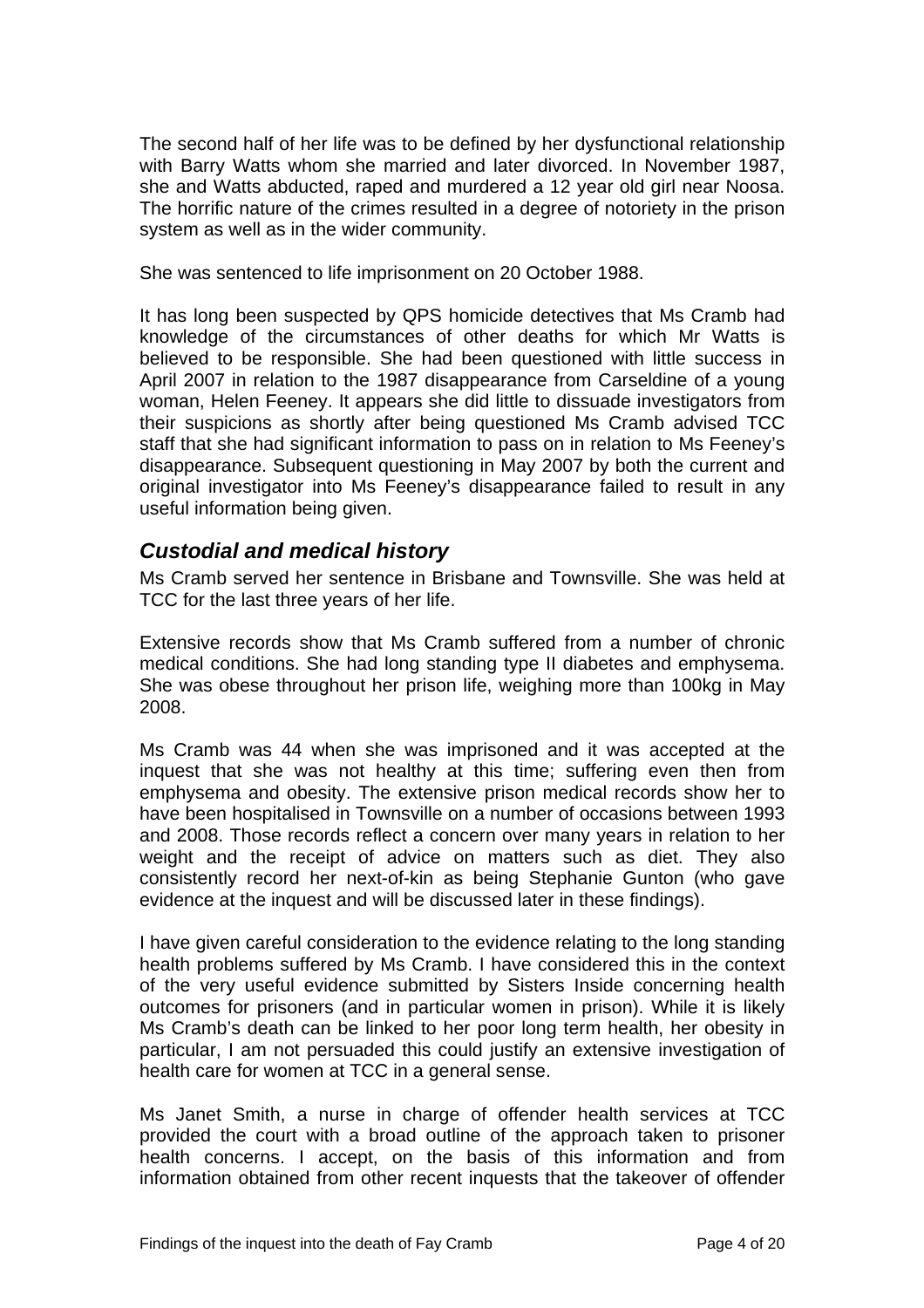<span id="page-6-0"></span>health services by Queensland Health in July 2008 has resulted in improved practice and procedure in the provision of health care to prisoners. I am, though, mindful of the well established evidence concerning poor health outcomes for long term prisoners which can not be reconciled with the principle of 'equivalence'.<sup>[1](#page-6-1)</sup>

During the course of the inquest Ms Smith had an opportunity to more thoroughly examine Ms Cramb's custodial health files. Those records show that Ms Cramb was not on insulin for her type II diabetes but that the condition was managed by oral medication. They show that 'Hb A1C' testing to monitor the extent and seriousness of her condition was carried out on a regular basis from at least 2005 until the date of her death. These tests were arranged by visiting medical officers (VMO) to TCC. Ms Cramb's medication regime was often changed in response to the results of this testing.

Ms Cramb's pre-existing health conditions and the absence of specific evidence in relation to any deficiencies in her care mean that this is not a suitable case for a more extensive examination of that issue.

## *Events of 3 May 2008*

At 2:23pm on 3 May 2008 staff at TCC called the Queensland Ambulance Service (QAS) to attend to Ms Cramb. She had been unwell since that morning and transferred to the prison medical unit for staff to observe her condition throughout the day. QAS officers arrived around 20 minutes after the call to find Ms Cramb short of breath and clammy. They made an initial assessment of early onset acute pulmonary oedema.

Ms Cramb was transported to the emergency department at Townsville Hospital where she was kept under observation for a number of hours. Her condition improved and she was considered sufficiently well to be transferred back to TCC later that evening. Adjustments were made to the level of some of her medication and advice given for the VMO to refer Ms Cramb for a sleep study in order to better assess the extent of her obstructive sleep apnoea.

# *Events of 5 May 2008 – TCC*

Two days later Ms Cramb again reported to TCC staff that she was feeling unwell and was having difficulty breathing. She was attended to by medical staff and placed on oxygen. QAS was called at 2:30pm and arrived at 2:44pm to find Ms Cramb suffering nausea, dizziness, shortness of breath and chest pain.

QAS officers treated Ms Cramb at TCC and transported her to Townsville Hospital, arriving there at 4:04pm. The time taken from arrival at TCC to arrival at Townsville Hospital appears to have resulted from the need to stabilise Ms Cramb, but may also have been contributed to by a delay caused by a difficulty in identifying staff available to provide an escort to the hospital.

<span id="page-6-1"></span>l  $1$  The long established principle that prisoners should be afforded health care of an (at least) equivalent standard to those in the general community.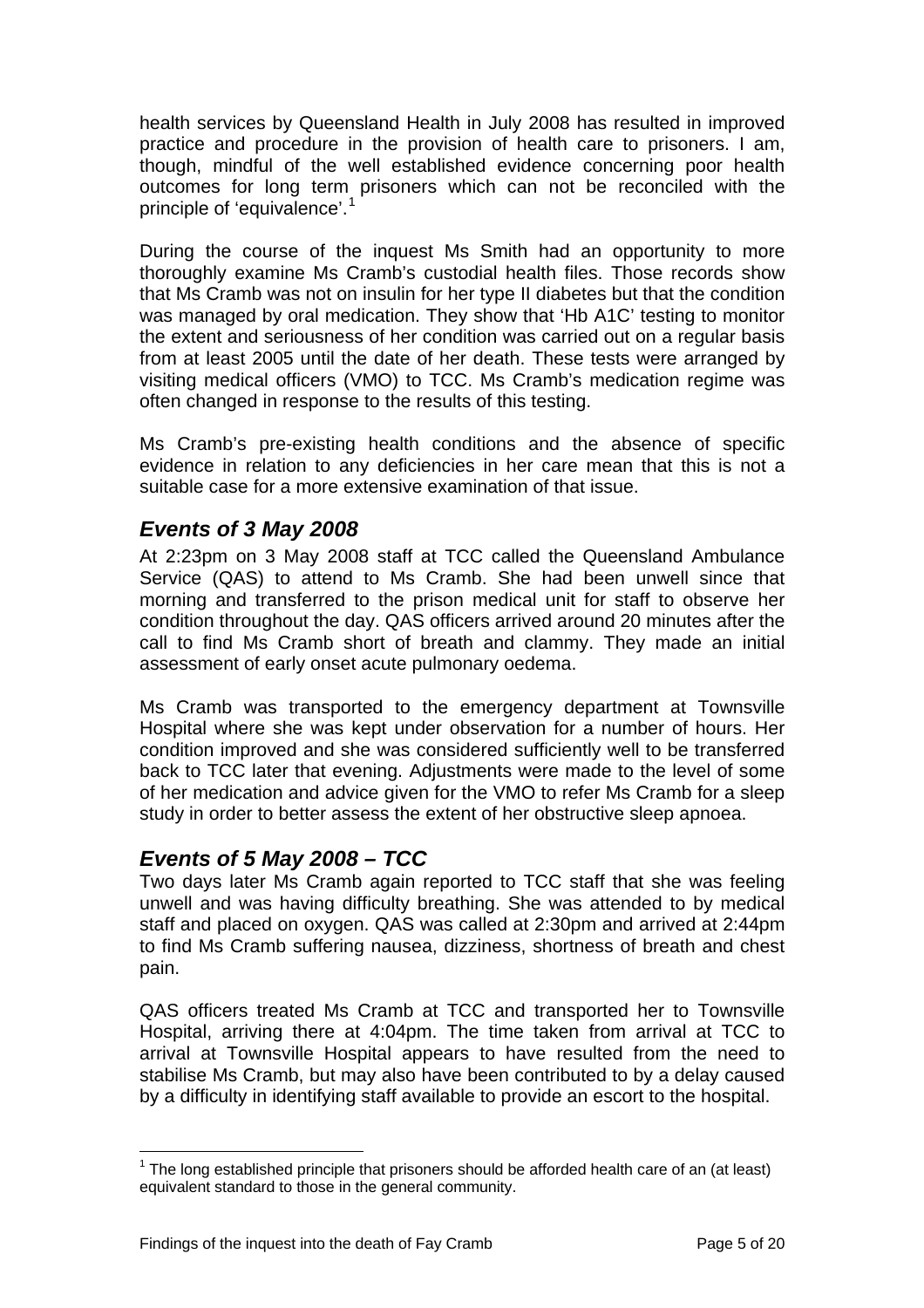<span id="page-7-0"></span>John Harrison, then the General Manager of TCC, gave evidence at the inquest and stated that after Ms Cramb was transferred to hospital attempts were made by either himself or his staff to contact Ms Stephanie Gunton. She was listed as Ms Cramb's 'primary contact' on prison records. He says that these attempts were unsuccessful.

#### *Second admission to Townsville Hospital*

On arrival at Townsville Hospital, Ms Cramb was attended to by Dr Kumar Gunawardane, a senior consultant cardiologist. He diagnosed Ms Cramb as suffering from an acute atrio-ventricular block. This is a disturbance of the electrical conduction from the upper part of the heart to the lower part, causing them to pump disjunctively rather than in the usual co-ordinated manner. Dr Gunawardane considered he needed to insert a temporary pacing wire into Ms Cramb's heart to stabilise its rhythm.

Ms Cramb was unconscious and so unable to consent to this treatment. The proposed intervention might have been categorised as emergency, life preserving treatment which a medical practitioner is entitled to undertake without a substituted decision maker's consent. Notwithstanding this a registrar assisting Dr Gunawardane called the TCC at 6.00pm and spoke to a nurse to try and get the contact details of Ms Cramb's next of kin. This information was apparently not readily available but the nurse undertook to have a senior officer call the hospital to discuss the matter. The chart records that the insertion of the pacing wire proceeded between 6.18 and 6.32pm. The assisting registrar recorded he spoke with the TCC Custodial Services Manager, Mr John Harrison, at some time after 6.45pm who, according to the chart, was "*happy with the treatment*" that had been provided.

Mr Harrison recalls that he spoke to either a doctor or a member of the prison staff shortly before Ms Cramb underwent the planned procedure. In any event he understood that Ms Cramb's treating doctor was trying to obtain consent for the procedure. He says that he again tried to contact Ms Gunton but, as with earlier in the afternoon, was unsuccessful. Mr Harrison's evidence was that he then travelled to Townsville Hospital and in fact arrived just prior to the planned procedure. He recalls that the operating doctor spoke to him briefly, stating that he had decided to go ahead with the procedure without obtaining consent due to the urgency of the circumstances.

Mr Harrison is sure that he was not asked for his consent in relation to the procedure at this time or at any later time in relation to ongoing treatment. He understood that he was not in a position to give such consent. If the issue of consent had not been resolved by the decision of medical staff to proceed on an emergency basis, and he could still not get in contact with Ms Gunton, he would have consulted with departmental lawyers as to what steps to then take.

During the procedure Ms Cramb began to show signs of respiratory distress. A medical emergency team (MET) was called but despite the use of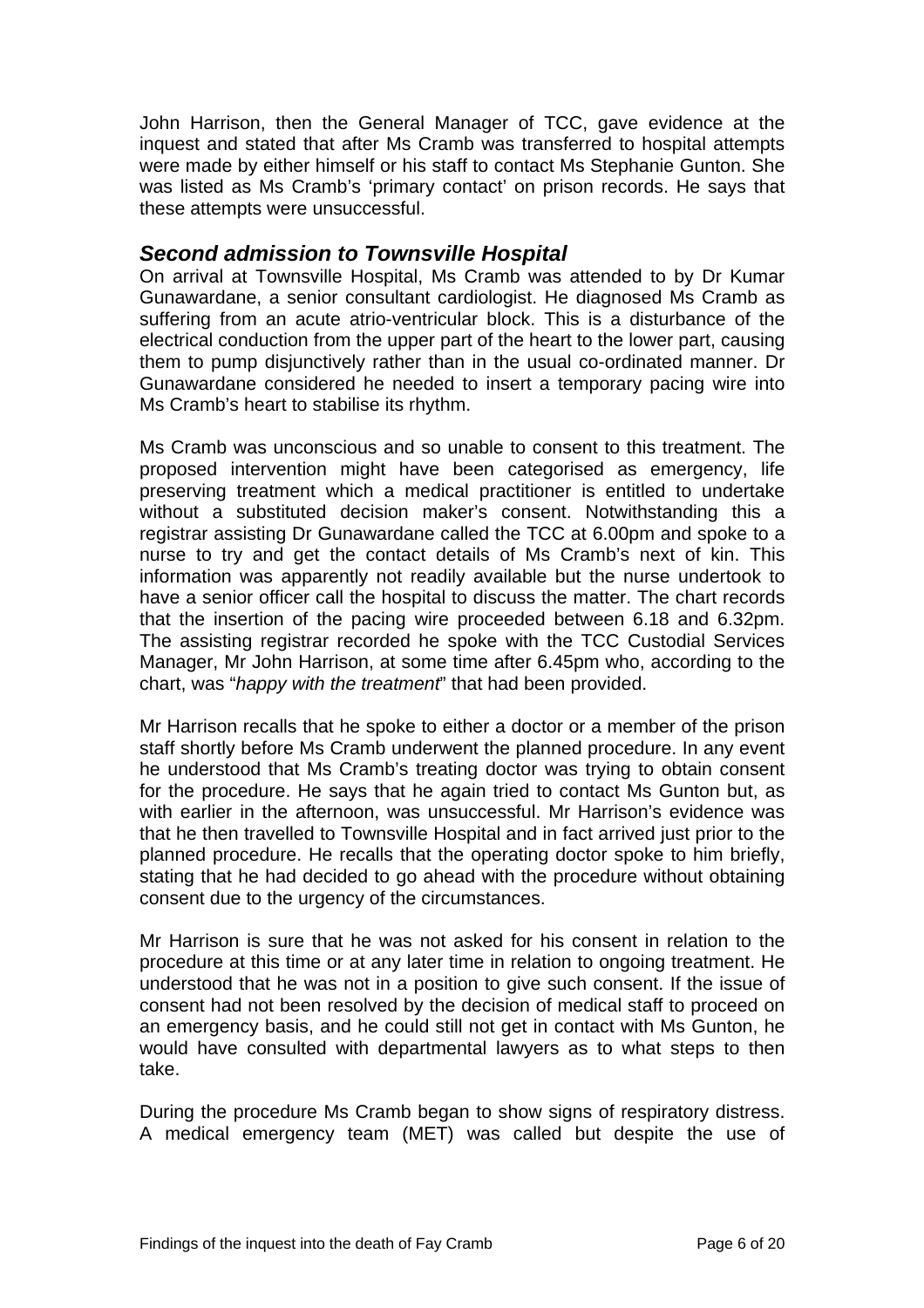<span id="page-8-0"></span>inotropes<sup>[2](#page-8-1)</sup>, diuretics and a CPAP machine to assist with her breathing, Ms Cramb's condition continued to deteriorate and she developed respiratory failure and acute renal failure. She was transferred to the ICU and later that evening was placed on mechanical ventilation and renal dialysis. She was diagnosed as suffering from multiple organ failure and was receiving drug therapy for her heart, lung and kidney functions.

# *Treatment in ICU*

The director of Intensive Care medicine at Townsville Hospital, Dr Geoffrey Gordon, described Ms Cramb as being in a '*parlous*' state from 5 May 2008 until 9 May 2008. On that date the hospital staff was successful in weaning Ms Cramb off a reliance on the inotropes and sedating medication was ceased.

At the inquest Dr Emma Hothersall, an ICU consultant doctor who treated Ms Cramb at length on 5 May 2008 and on subsequent occasions, gave an insight into Ms Cramb's condition on 7 May 2008. She stated that by that date Ms Cramb was still reliant on mechanical ventilation and that without it survival would have been impossible.

On 11 May 2008 a tracheostomy was fitted to Ms Cramb, ostensibly to provide comfort by alleviating the need for an endo-tracheal tube.

On 13 May 2008 Ms Cramb was noted as being conscious and able to understand commands. Her lung function, though, remained marginal and it was considered premature to wean her from ventilation. She remained on kidney dialysis and was treated with antibiotics over the next few days for suspected pneumonia.

Dr Gordon stated that as at 21 May 2008 it was considered that Ms Cramb was showing ongoing slow improvement. On that date ventilation and dialysis were ceased and by the following day she was noted as being able to lift her legs.

Ms Cramb was discharged from the ICU on 25 May 2008, but due to a shortage of available beds, was not transferred to Medical 3 Ward until 2pm the following day.

# *Involvement of NoK*

Ms Stephanie Gunton was a religious sister conducting prison ministry when she met Ms Cramb at Boggo Road Gaol in 1988. Ms Cramb requested that Ms Gunton continue to visit her even after Ms Gunton's decision to leave the sisterhood. The relationship slowly developed from one of ministry and pastoral support to one of friendship. Ms Gunton told the inquest that from their initial meetings, Ms Cramb had acknowledged her involvement in the crimes for which she was imprisoned and expressed her deep regret and remorse for them. On that basis Ms Gunton felt able to maintain a pastoral relationship with Ms Cramb.

<span id="page-8-1"></span>**EXECUTE:**<br><sup>2</sup> Drugs to support the contractile function of the heart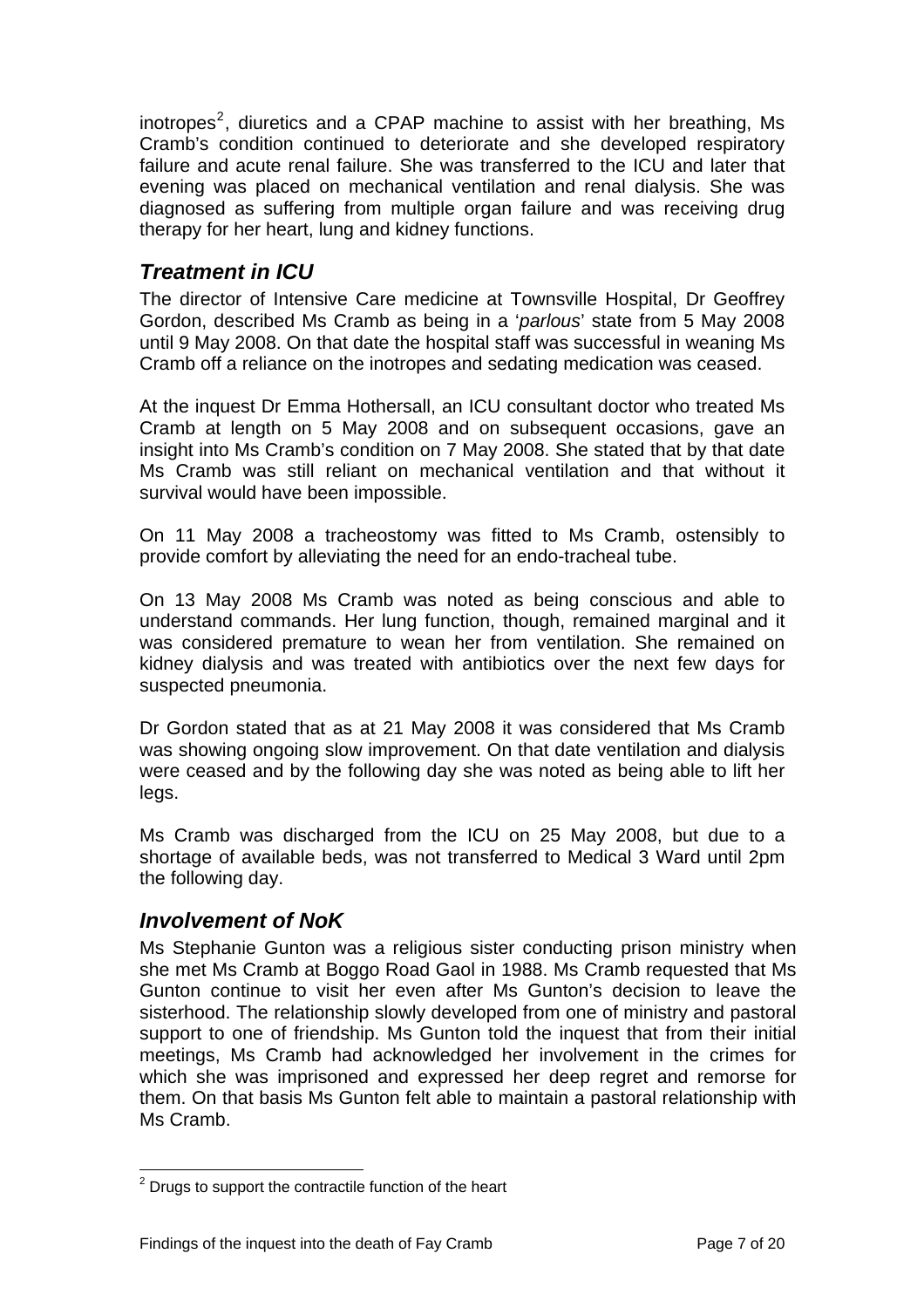In 2000, Ms Cramb asked Ms Gunton to act as her sponsor<sup>[3](#page-9-0)</sup> and next-of-kin. Aware that Ms Cramb was estranged from her children and other relatives, Ms Gunton agreed. However, Ms Gunton says she was not aware whether prison authorities recognised her as Ms Cramb's next-of-kin until she was contacted on the afternoon of 6 May 2008 by the Assistant General Manager of TCC, Louise Kneeshaw.

Ms Kneeshaw contacted Ms Gunton to inform her of Ms Cramb's hospitalisation and critical condition. When contacted, Ms Gunton was in Cairns en route to Cape York. She abandoned those plans and immediately flew to Townsville, arriving at 7:30pm. She hired a car and drove to Townsville Hospital. In a statement provided to police on 18 February 2009, and again at the inquest, Ms Gunton says she spoke to a female registrar shortly after her arrival. Ms Gunton says she was advised that Ms Cramb had been placed in an induced coma due to a life-threatening episode. The stress of the urgent trip to Townsville on an otherwise already busy day coupled with having to confront the seriousness of her friend's severe illness meant that Ms Gunton was understandably very upset by this time.

Ms Gunton says she had been told by Ms Cramb on a number of occasions that she dreaded a prolonged and compromised terminal decline: she "*did not want to end up a veggie"'* or find herself in a situation where it was necessary for her to be cared for by other prisoners she suspected would not treat her with any respect.

At the inquest, Ms Gunton specifically recalled the first time they had discussed this issue and understood Ms Cramb's wishes to be unambiguous. The instructions were certainly sufficiently clear to Ms Gunton to cause her on 6 May 2008 to ask the female registrar she met at the Townsville Hospital to take Ms Cramb off all life supports so that she could "*die with dignity".*

Ms Gunton says the registrar, who she could not identify other than to say she was female and possibly English, refused to act on this advice because she claimed she had been told Ms Cramb was to be kept alive until she could be brought out of the coma and questioned about outstanding crimes alleged to involve herself or Barry Watts. In her statement Ms Gunton said the registrar said; "*We were told from 'above' that we were to keep her alive until she could be brought out of a coma and asked about other outstanding crimes that she and Barry were involved in."* When she gave evidence, Ms Gunton gave slightly different accounts of this conversation but she remained adamant that the clear thrust of the comments were as reported by her.

Ms Gunton says she was too upset on the evening to press the point further.

The notes made in Ms Cramb's medical chart first make reference to Ms Gunton under an entry dated 7 May 2008. No time is noted. I am satisfied this entry in fact refers to events on the evening of 6 May 2008.

l

<span id="page-9-0"></span> $3$  In the context of Ms Cramb considering an application for parole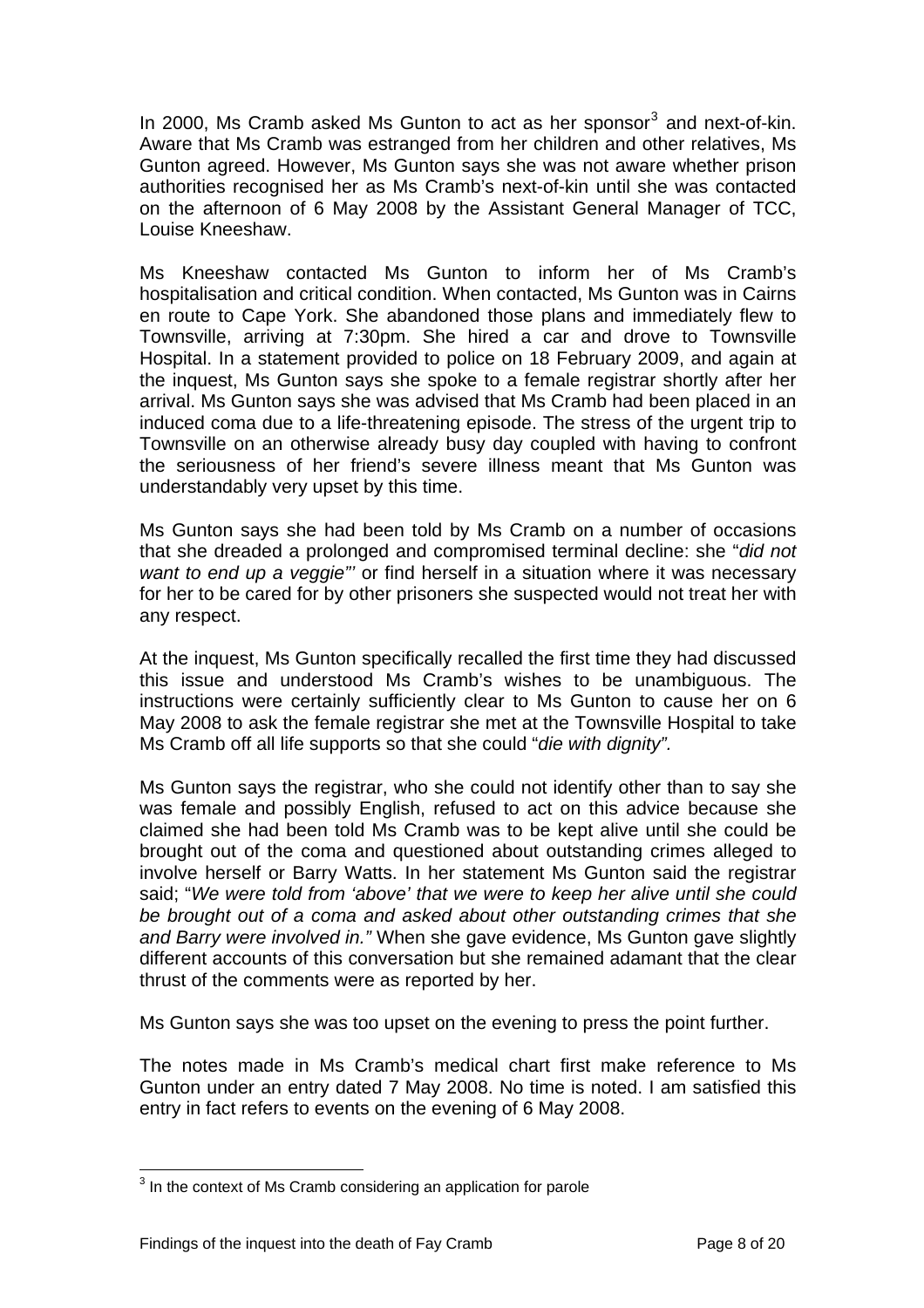An exhaustive search has failed to identify any female registrar who recalls conversing with Ms Gunton on that evening. The medical chart notes Ms Gunton was spoken to by a male consultant, Dr Scott Simpson and that she "*approached doctors herself*" when she was not satisfied with information provided by nursing staff. The entry is broadly consistent with Ms Gunton's memories of the events of the evening of 6 May in that they make specific reference to her demands that a "*NFR*" order be made and her concerns about providing a phone number to clerical staff lest it be leaked to the media.

Dr Emma Hothersall is an ICU consultant who was on duty in the Townsville Hospital ICU during the day on 7 May 2008. She had treated Ms Cramb at length through the night of 5 May 2008; effectively keeping her alive when the prospects of survival looked extremely grim, and stayed with her in the ICU until relieved the following morning. She gave evidence at the inquest and I found her to be a most impressive witness. Dr Hothersall made a lengthy, retrospective entry in Ms Cramb's medical chart at 4:50pm on 7 May 2008.

That entry cogently sets out her interaction with Ms Gunton under the heading '*Retrospective documentation of events which occurred earlier in the day and recent developments regarding Fay's prison escorts and her next of kin'*. Dr Hothersall notes that there was "*initial confusion"* about who was next-of-kin before it became clear as a result of discussions with TCC senior officers that Ms Gunton was to be recognised as such. The notes stress that Ms Gunton, and not the TCC General Manager or TCC guards at the hospital, is the only person entitled to full disclosure and involvement in clinical decision making. The entry sets out Ms Cramb's wish not to be artificially kept alive or actively resuscitated and explicitly states that Ms Cramb is therefore "*Not for CPR*". Dr Hothersall was confident she explained to Ms Gunton that this was the position that had been arrived at as a result of their discussion of Ms Cramb's wishes and her serious illness.

Dr Hothersall explained at the inquest that when she arrived at work on 7 May 2008 she received a verbal briefing on the handover of Ms Cramb. She was told of Ms Gunton's arrival at the hospital the previous evening and it became apparent that the identity of the next-of-kin for Ms Gunton needed to be urgently addressed. Dr Hothersall gave instructions for a meeting to be held later that morning between herself, senior Townsville Hospital administrators, the hospital press office and the General Manager of TCC, John Harrison. As well as clarifying the status of Ms Gunton, that meeting addressed concerns relating to zealousness of the corrections officers guarding Ms Cramb and the problems being caused by, what Dr Hothersall felt was the excessive number of calls from media and police regarding Ms Cramb's status.

After setting out Ms Cramb's current medical status, Dr Hothersall noted in Ms Cramb's medical records a purported agreement with Ms Gunton:

'*…it was decided therefore and discussion with Stephany (sic) that if she deteriorates we will not escalate therapy and if her condition does not improve we should consider ceasing active therapy and switching to a palliative approach. At present the plan is as follows:*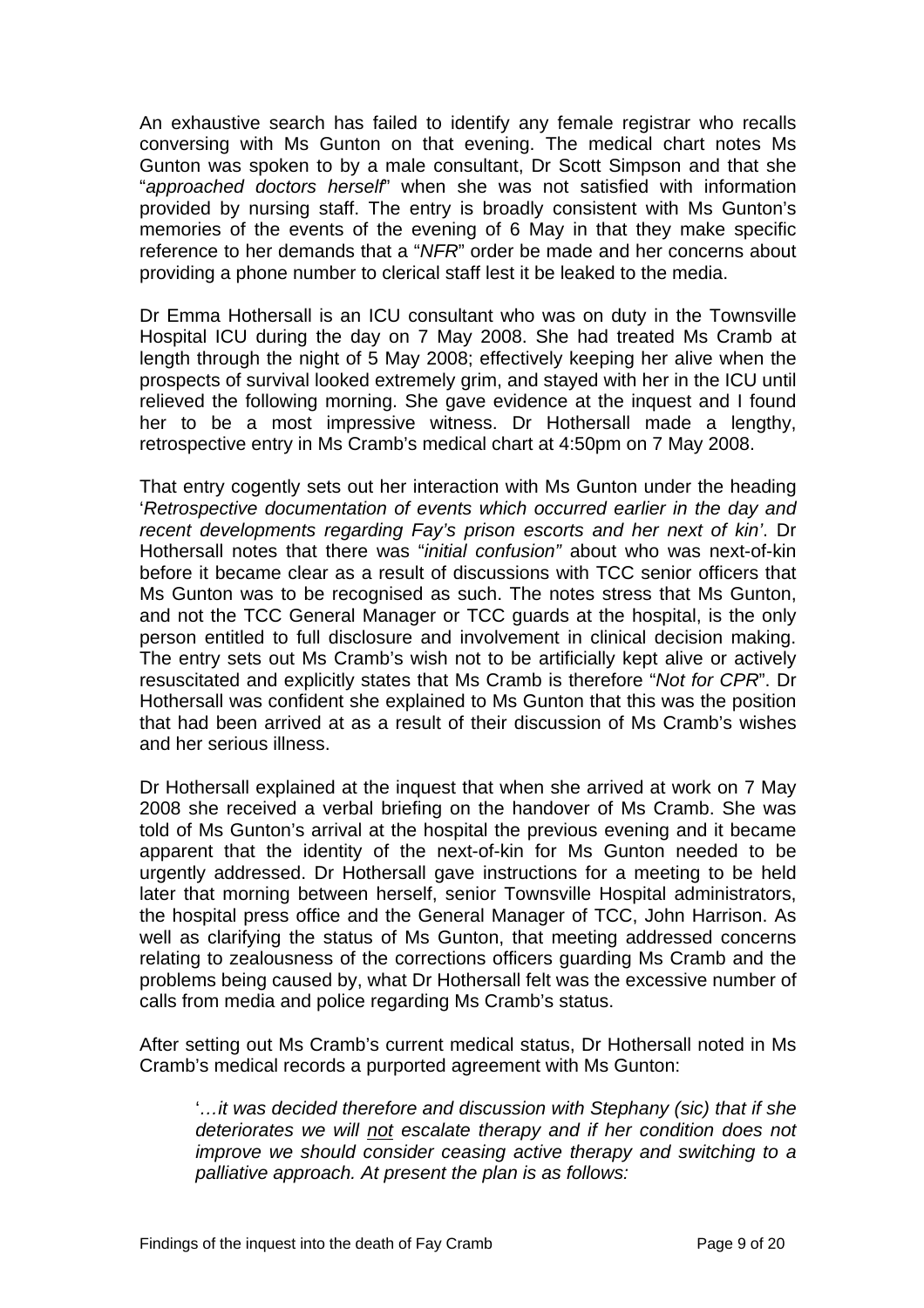- *Not for CPR*
- *Continue active therapy but not escalate once inotropes are reduced'*

Dr Hothersall noted her agreement to contact Ms Gunton with any changes in Ms Cramb's status.

In her evidence at the inquest Dr Hothersall was adamant that she had made it very clear to Ms Gunton on 7 May 2008 that Ms Cramb was to be considered as "not for CPR". She says that over the course of the following 2½ weeks she had several other conversations with Ms Gunton and that in most, if not all, of them it was re-iterated that it was well known to all staff in the ICU that Ms Cramb was not for resuscitation if she suffered a cardiac or respiratory arrest.

Dr Hothersall made it clear that the treatment plan discussed on 7 May 2008 was one devised by herself but that Ms Gunton had expressed no objection to it. Dr Hothersall was sure that she would have made it clear that the plan included the continuation of mechanical ventilation and dialysis.

When Dr Hothersall's notes were put to Ms Gunton she acknowledged that she had been given information regarding the proposed treatment plan for Ms Cramb and that she understood it to include continued *"active therapy*". She denied that she was ever told that a "*Not for CPR*" or *"NFR"* order had been put in place until 25 May 2008, when she was called by Dr Hothersall on that specific issue.

An entry on 11 May 2008 makes reference to a conversation between Dr Danielle Howe and Ms Gunton in relation to the "*Risks v benefits*" of the insertion of a tracheostomy. A statement was obtained from Dr Howe during the course of the inquest re-iterating that such a conversation took place. In her evidence at the inquest Ms Gunton was adamant that she had never had such a conversation and had not become aware of the insertion of a tracheostomy until she was contacted by the hospital on 25 May 2008.

It is impossible to reconcile the two versions and I am inexorably drawn to accepting the evidence of Dr Hothersall and Dr Howe.

Unfortunately it does not seem that the efforts of Dr Hothersall to ensure Ms Gunton's next-of-kin status was recognised were entirely successful. A nursing entry can be found on 17 May 2008 noting a refusal to provide information over the phone to a "relative" of Ms Cramb. Ms Gunton's evidence was that she continued to have difficulties obtaining information on some occasions due to unwillingness to accept her identity over the phone.

On 25 May 2008 Dr Hothersall made contact with Ms Gunton to have her sign a form then being used in the wards (but not ICU) at the hospital which made it explicit that Ms Cramb was not to be resuscitated. I accept Dr Hothersall's explanation that this was done only to avoid confusion while Ms Cramb was transferred to a medical ward and that Ms Gunton had been told many times since 7 May 2008 that such an arrangement was already in place.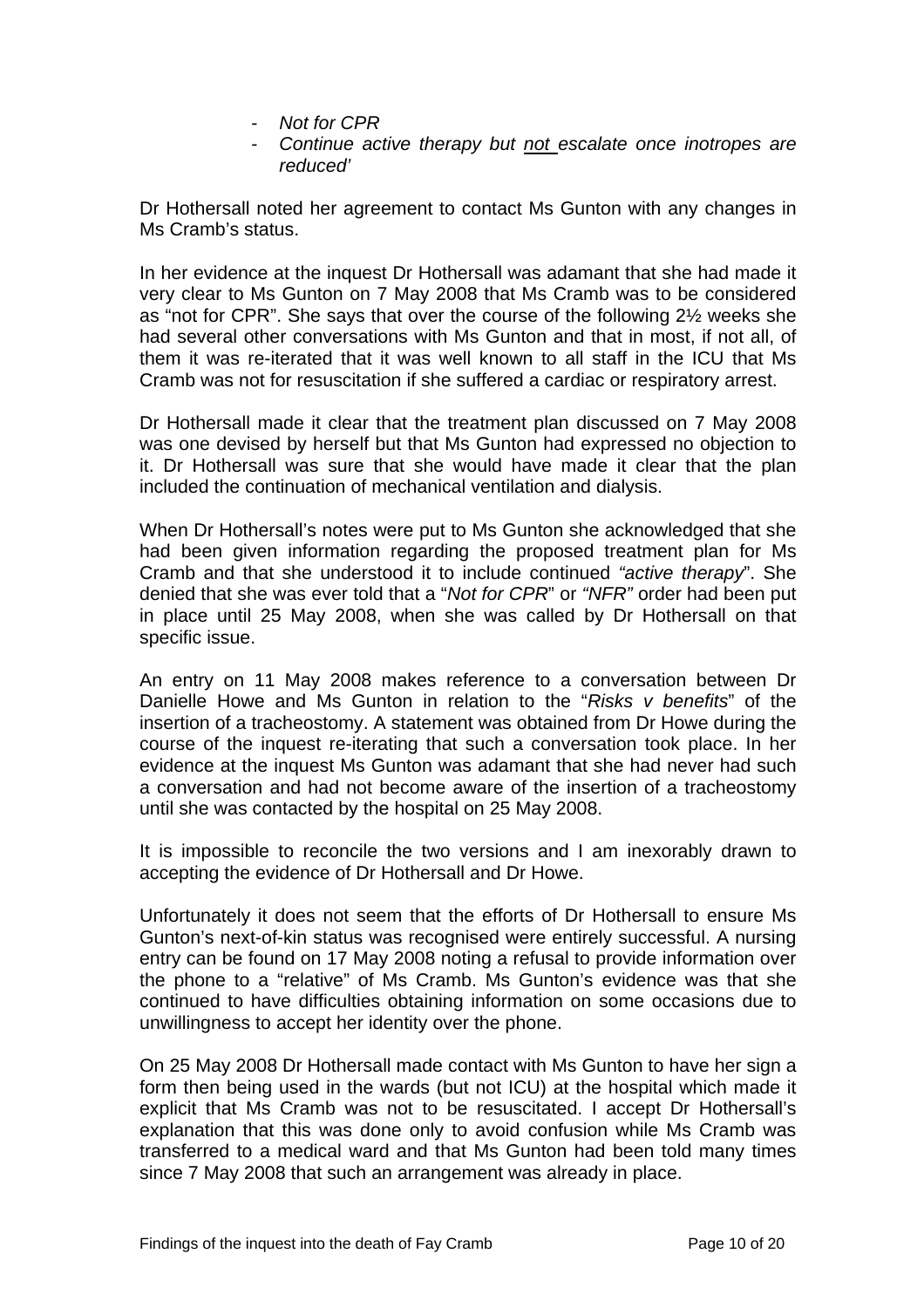## <span id="page-12-0"></span>*Medical 3 Ward*

Ms Cramb was transferred to Medical 3 Ward on 26 May 2008. Her medical records indicate she had steadily improved over the preceding three weeks but was still very ill.

Dr Gunawardane, who had fitted the pacemaker to Ms Cramb on 5 May 2008, conducted a ward round at 4.00pm on 27 May 2008. On 5 May 2008 he had thought it unlikely Ms Cramb would survive but by the time of his round on 27 May he noted her condition was stable and she was "*no longer acutely unwell".* Notwithstanding, he did expect her to remain in hospital for a number of months while recovering.

Ms Cramb still had a tracheostomy in place. The part of the tracheostomy tube which extends into the patient's airway is accompanied by a cuff or balloon. This is expanded once the tube is inserted into the trachea to form a barrier which prevents fluids such as regurgitated material or other secretions from flowing into the lungs. This creates a necessity on occasion for secretions building up above the cuff to be suctioned. It is also necessary on occasion to suction secretions that can build up below the tracheostomy tube.

A closed ventilation suction system (also called an in-line suction system) was being used on Ms Cramb for the latter purpose. This device is used by feeding it through the tracheostomy site and some way into the tracheostomy tubing or even further into the trachea itself if necessary. A second device known as a Yankeur sucker was used to remove secretions from above the cuff via insertion through Ms Cramb's mouth.

Common to both devices is a secretions canister which is attached to the suction port on the wall of the ward. Suction tubing then extends from the secretions canister resulting in an open end to which either of the suction devices mentioned above can be attached. Once the in line suction system is attached, it is operated by the nurse pressing a blue button that releases a valve and allows the suction coming from the wall port, via the secretions canister, to flow through the entire system.

Shortly after 5:30pm Nurses Rebecca Furlong and Rebecca Holman attended on Ms Cramb in order to administer medication via an inhaler handheld delivery system (puffer) and to attend to pressure area care. Neither nurse had recently cared for a patient with an in-line suction system. It appears that Nurse Furlong had the more recent experience (around 6 months earlier) but was sufficiently unsure as to its use that at the start of her shift, having learned that the system was being used on Ms Cramb, she commendably sought a quick refresher on its operation from one of the other nurses.

After administering the puffer and turning Ms Cramb on her side, Nurse Furlong heard Ms Cramb cough and so the nurse asked whether there were secretions in her mouth. Ms Cramb nodded, so Nurse Furlong decided to use the Yankeur sucker to remove the build up. This required her to first remove the in-line suction system from the end of the suction tubing. As she did this the ribbed plastic nozzle from the in-line system that is inserted into the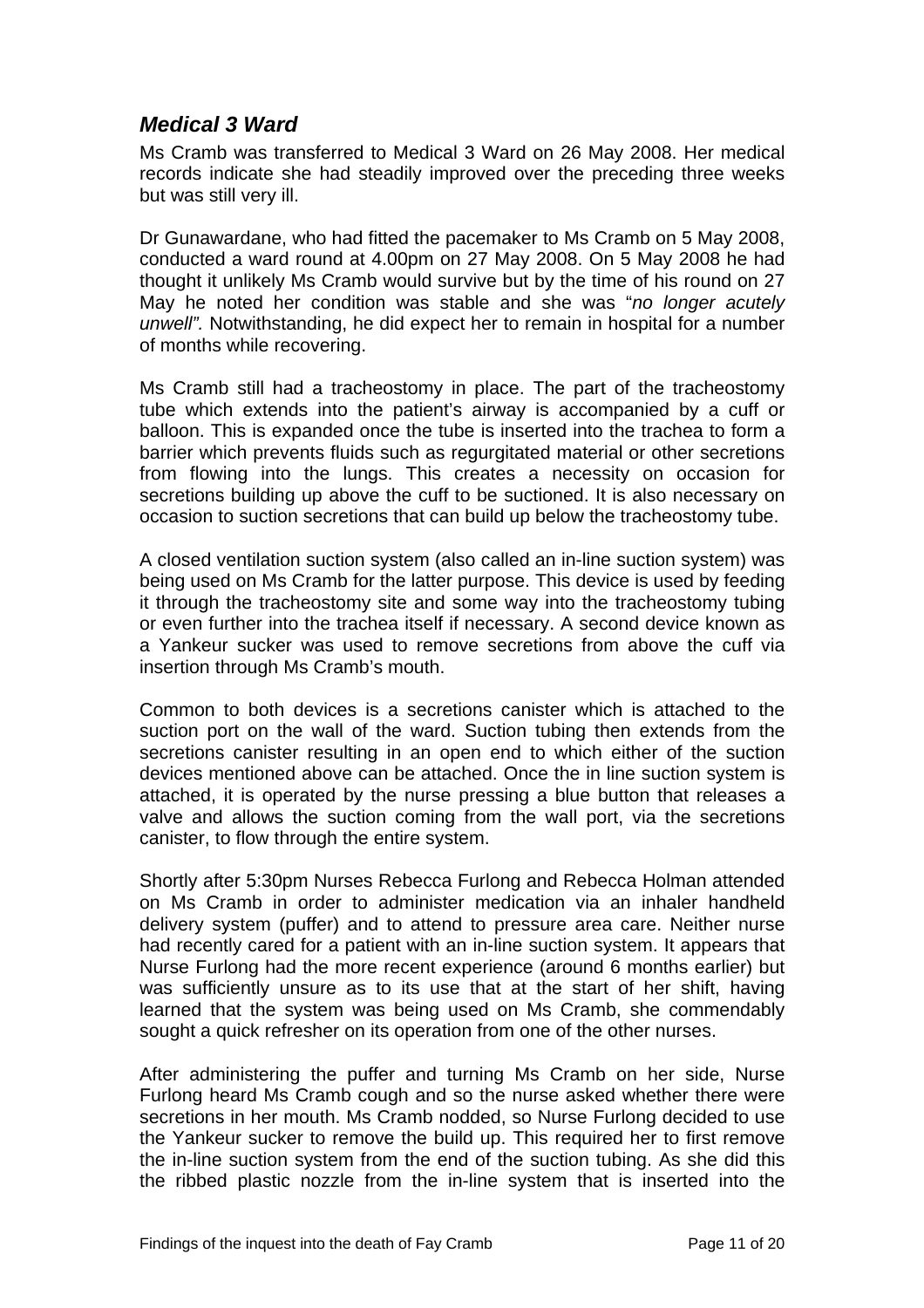<span id="page-13-0"></span>suction tubing snapped off rendering the in line tubing useless. It was immediately clear to her that she would need to obtain a new in-line suction system and a new piece of suction tubing.

Nurse Furlong left the room to obtain this equipment which was located nearby. She also took this opportunity to flag the attention of clinical nurse Alison Coe in order that she might assist with the reattachment of the new equipment. These two nurses returned to the room where Nurse Coe says she observed Ms Cramb to be relaxed and showing no signs of distress.

Nurses Furlong and Holman say that by the time the new equipment had been obtained Ms Cramb was in fact coughing in a manner (and creating a sound) that led them to believe she needed secretions removed from below the tracheostomy. As a result, the new tubing was attached along with the new inline suction system (rather than the Yankeur system as originally planned). It was inserted but no secretions could be seen being sucked into the tubing as would have been expected if there was a build up of secretions. A check of the system by Nurse Coe revealed the suction tubing to have been directly and incorrectly attached to a point on the wall of the ward rather than to the secretions canister. This was corrected but still no secretions were seen being suctioned into the tubing. A further systematic check took place by which time Nurses Coe and Furlong were confident the system was working correctly.

At this point Nurse Furlong noted that Ms Cramb was changing colour in a way that led her to believe she was becoming cyanosed – her lips were turning blue, suggesting poor circulation. Nurse Holman also noticed this and commented on it. Ms Cramb was placed on her back and Nurse Coe says she used the phone next to her to call for a Medical Emergency Team (MET). Continued suctioning attempts were made with little success but for a very small amount of blood stained secretions eventually making their way into the tubing.

It appears that from the time Ms Cramb was first asked about secretions in her mouth until the time she was noted as 'turning blue' a period of 2-5 minutes had passed.

#### *Response to the medical emergency*

All evidence points to an appropriately rapid response by hospital personnel to the MET call. Nurse Furlong recalls that Ms Cramb was 'bagged' in order to provide manual ventilation although Nurse Coe suggests that she stopped this process given it was futile in circumstances where a tracheostomy was in place. Dr Suruliraj, a registrar in the ICU, arrived to find Ms Cramb with a heart rate of 25 beats per minute, fixed and dilated pupils and no spontaneous respiratory effort.

The team quickly became aware of the NFR order. They agreed no attempts should be made to resuscitate Ms Cramb in accordance with the notation in her record to this effect. She was administered morphine and Midazolam before going into asystole and cardiac arrest a short time later. She was declared deceased at 6:15pm.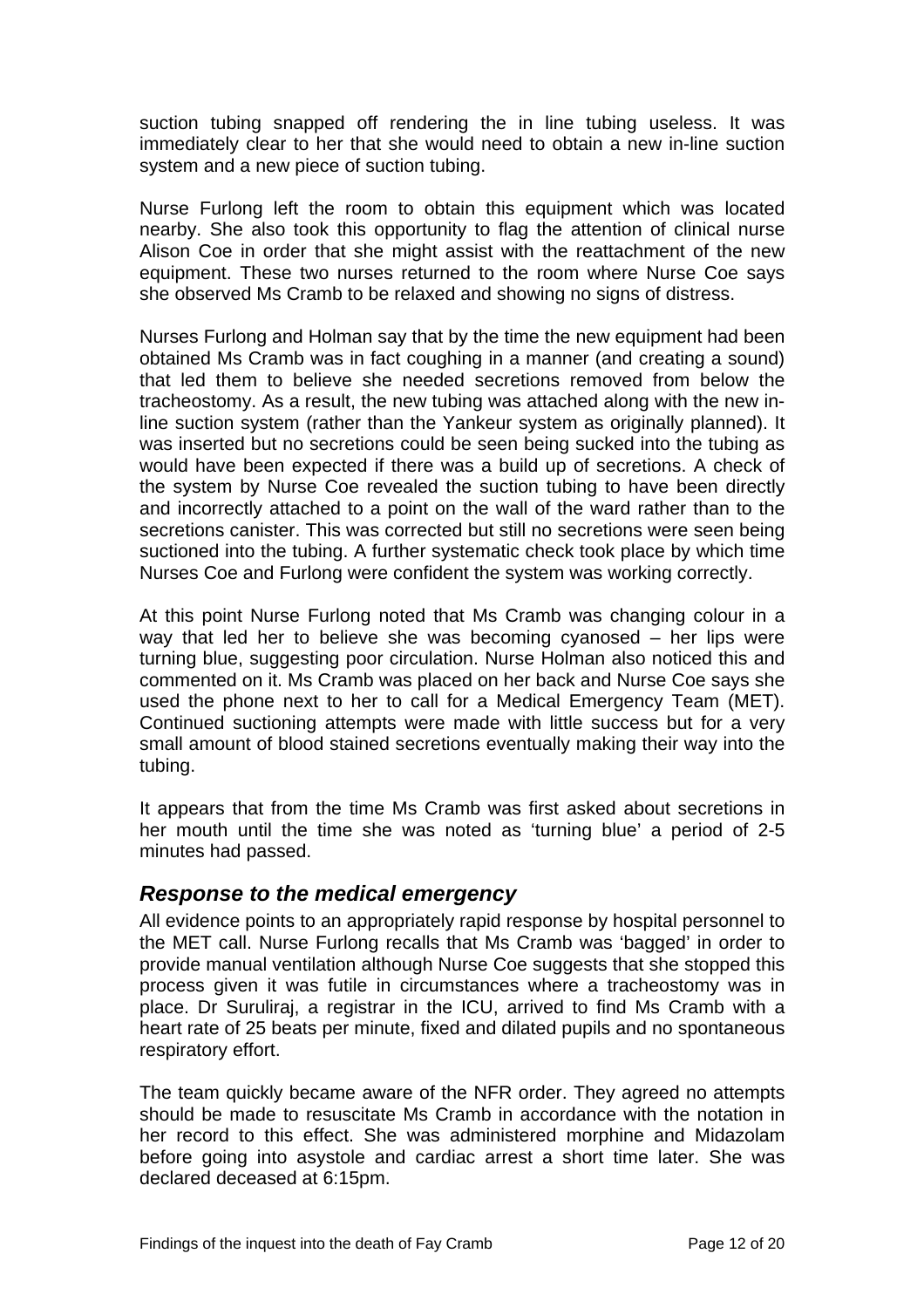#### <span id="page-14-0"></span>*Autopsy results*

An autopsy examination was performed on 29 May 2008 by an experienced forensic pathologist, Professor David Williams.

He later examined toxicology and histological findings before preparing a detailed report. The toxicology results were unremarkable. Histological analysis of the coronary arteries revealed recent haemorrhage into atheromateous plaque. Professor Williams explained that this is a process that causes pressure on pre-existing fatty deposits in the artery, thus narrowing an already small lumen. At the inquest he stated it was likely Ms Cramb's death followed within a few minutes of this event.

The examination revealed no signs suggestive of a struggle or violence and no evidence was indicative of the involvement of another person in the death. Professor Williams stated at the inquest that he found no evidence consistent with Ms Cramb's airway being blocked in the immediate lead up to her death.

Professor Williams issued a certificate following the autopsy examination listing the cause of death as:

- 1.(a) Haemorrhage into atheromatous plaque, due to, or as a consequence of
	- (b) Coronary atherosclerosis
- 2. Emphysema **Cirrhosis**

#### *Expert evidence on cause of death*

The issue of Ms Cramb's cause of death was explored further with Dr Bowler, the Director of Medicine at the Mater Adult Hospital in Brisbane. He discussed the possibility that a blockage in Ms Cramb's airway which was somehow removed by either resuscitation attempts or suction, may have caused sufficient strain in the circumstances of Ms Cramb's parlous medical state that it led to the cardiac pathology described by Professor Williams. He agreed that this possibility was made less likely if one accepted the evidence of the nurses that no secretions of any substance were ever suctioned. We also now know no resuscitation was attempted.

He agreed at the inquest that as an alternative hypothesis, it was possible Ms Cramb's cardiac pathology may have led to symptoms that the nurses mistook for signs of a blocked airway. Importantly he was entirely supportive of the accuracy of the cause of death determined by Professor Williams. He pointed out that the most likely point where a blockage would occur is at the end of the tracheostomy tube; which, as he noted, is also the most accessible point for the suctioning device used by the nurses. He also acknowledged that if a blockage in the airway was causally involved in the death more evidence in the pathology of the lungs would have been expected.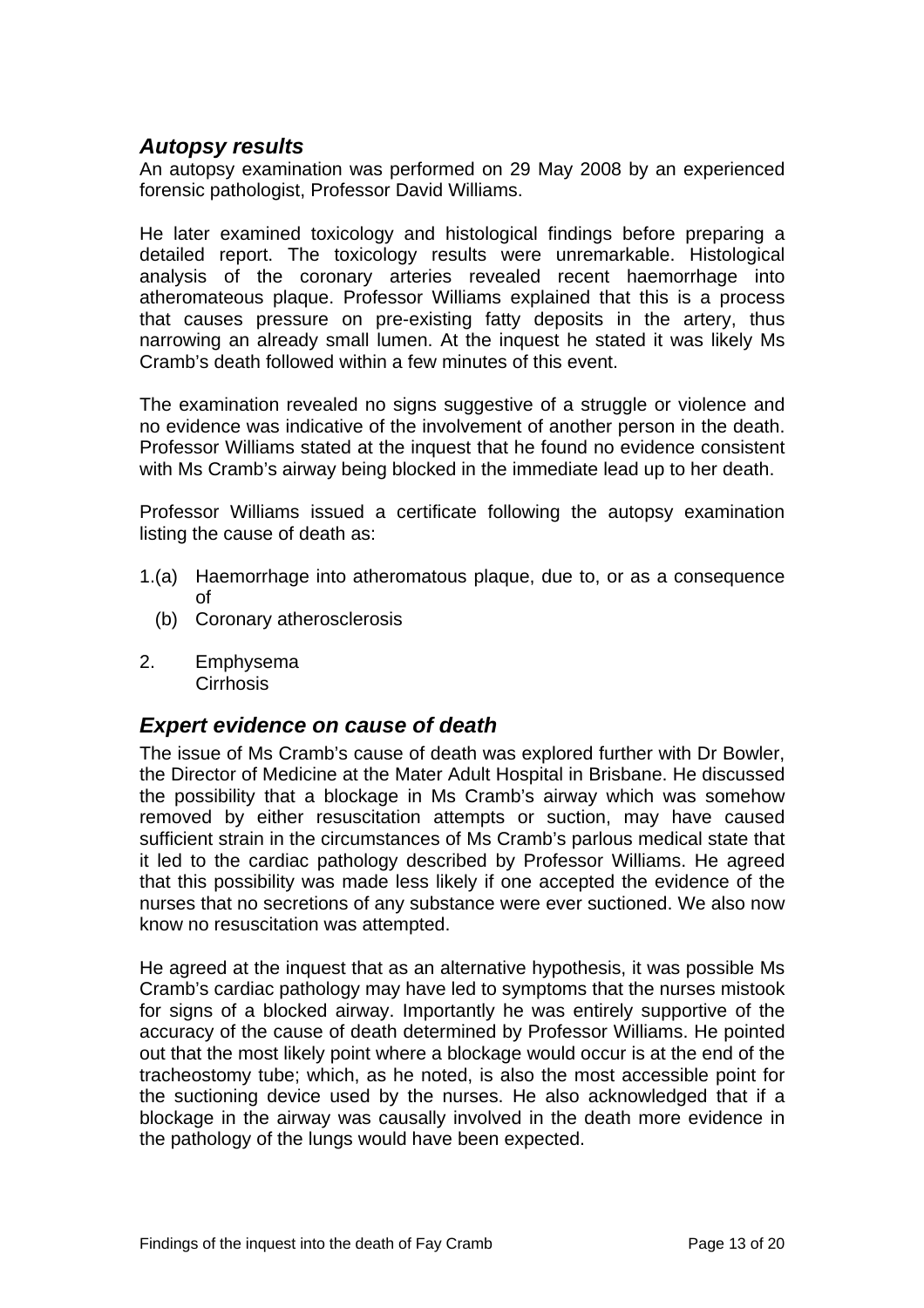## <span id="page-15-0"></span>*Quality of health*

Dr Bowler was also asked to review the medical records from Townsville Hospital along with relevant parts of the police report and to comment on the quality of the health care provided to Ms Cramb. He expressed the view that the quality of care afforded to Ms Cramb in the ICU at Townsville Hospital and in the medical ward subsequently was as good as any that would be provided in Australia. He was also highly complimentary of the nurses who were with Ms Cramb immediately before her death and said they did everything they could to respond to the challenges presented by the equipment failure. I unreservedly accept his assessment in all respects.

#### *Interference "from above"*

I found no evidence to support Ms Gunton's claim she was told Ms Cramb was to be kept alive on orders from "*above,"* motivated by a desire to have her further questioned by police. Nor is there any evidence that any decisions regarding Ms Cramb's health care or treatment were influenced by any criminal investigation priorities.

All female doctors on duty in the Townsville Hospital ICU around the relevant time have been approached and specifically deny that any such comment was made. Those that gave evidence were understandably indignant that it might be suggested that they would be amenable to such pressure.

The treating doctors and the police agree that police made inquiries about Ms Cramb's condition and when she might be capable of being interviewed but the officers did not seek to in any way influence decisions about Ms Cramb's treatment.

Statements were obtained from various police officers with interests in speaking to Ms Cramb at the relevant time. The QPS Northern Region Crime Coordinator at the time, Detective Inspector Warren Webber was responsible for obtaining and disseminating information to those police officers in relation to Ms Cramb's health status and, in particular, if she was, or would be, in a position to be interviewed. He tasked Detective Sergeant Timothy Byrnes of the Townsville CIB to make inquiries with the hospital in this regard. Other evidence before the inquest indicates that Inspector Webber also sought and obtained updates on Ms Cramb's medical status from staff at TCC.

Sergeant Byrnes attended Townsville Hospital on 6 May 2008 and spoke to Dr Kate Matthews (now Dr Kate Sharpe). He told Dr Matthews that police were interested in speaking to Ms Cramb if and when she regained a sufficient level of health. Dr Matthews advised that there was only a "50-50" chance of Ms Cramb surviving and that even if she did, she would not be leaving hospital for weeks. Sqt Byrnes left a business card with the corrective service officers guarding Ms Cramb with a request to be notified should her condition suddenly improve.

The suggestion that Ms Cramb was being kept alive for the purpose implicit in the statement that Ms Gunton says was made is not consistent with the clear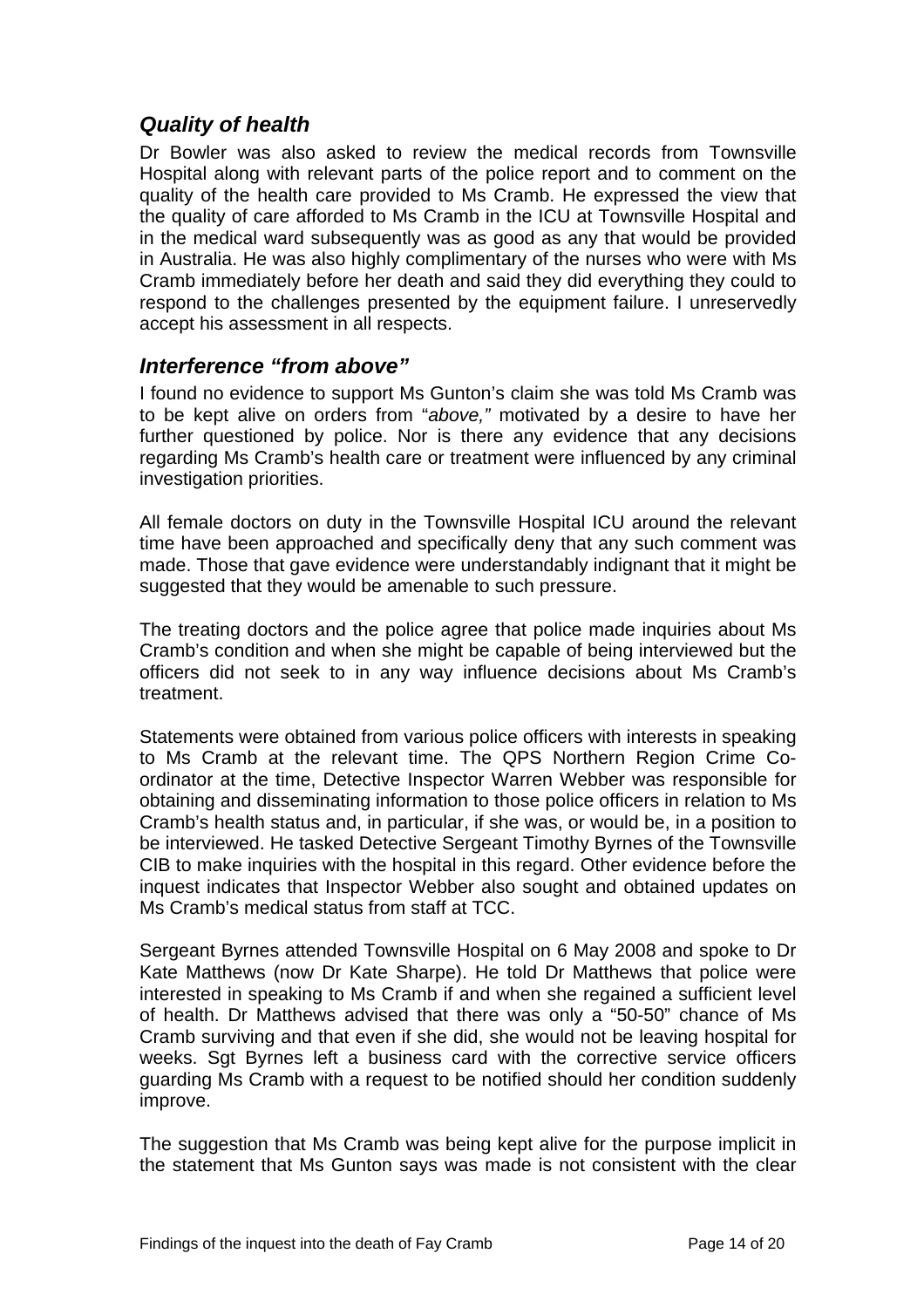<span id="page-16-0"></span>notations in Ms Cramb's medical notes from 7 May 2008 onwards that she was not to be resuscitated.

The evidence from medical practitioners at Townsville Hospital made it clear that such a request or directive was unheard of in their experience and, in any case, it would be ignored. After considering all of the evidence tendered and hearing from Dr Hothersall, I am confident that had there been any attempt to influence the course of Ms Cramb's clinical treatment by police, it would have been met, properly, with an indignant refusal and complaint.

#### **Conclusions**

- Although I ruled the question of the management of health care in the female prisoner population generally was beyond the scope of this inquest, some evidence was received in relation to the long term management of Ms Cramb's chronic health complaints. As a result I conclude that reasonable attempts were made to assist her in this regard. She regularly attended on VMOs, had numerous hospital admissions, was assisted with special diets and given access to pharmacotherapy as prescribed. Her prison employment and accommodation were changed to better suit her medical condition. I have no basis to conclude that Ms Cramb's health care would have been better provided for had she not been a prisoner.
- As is evidenced by the opinion of Dr Bowler quoted above, Ms Cramb's acute health care needs were expertly attended to by the staff of the Townsville Hospital when she suffered a medical emergency on 5 May 2008 and thereafter her critical care was well managed up until her death.
- The equipment failure that occurred immediately prior to her death did not cause or contribute to her death which was as a result of a haemorrhage into atheromateous plaque precipitated by long standing atherosclerosis.
- The doctors and nurses who responded to the medical emergency when Ms Cramb arrested on 27 May acted appropriately when they gave effect to the NFR order recorded in her chart.
- There is no evidence to support the claim a member of the hospital staff told Ms Cramb's next-of-kin that she had instructions "*from above*" to manage her health care in a way that might facilitate criminal investigations. Nor is there any evidence that any such considerations played any part in Ms Cramb's health care.
- Apart from initial difficulties in contacting and verifying the authority of Ms Cramb's next of kin (issues I will deal with later in these findings) decisions concerning the withholding of life sustaining measures were appropriately negotiated, recorded and acted upon.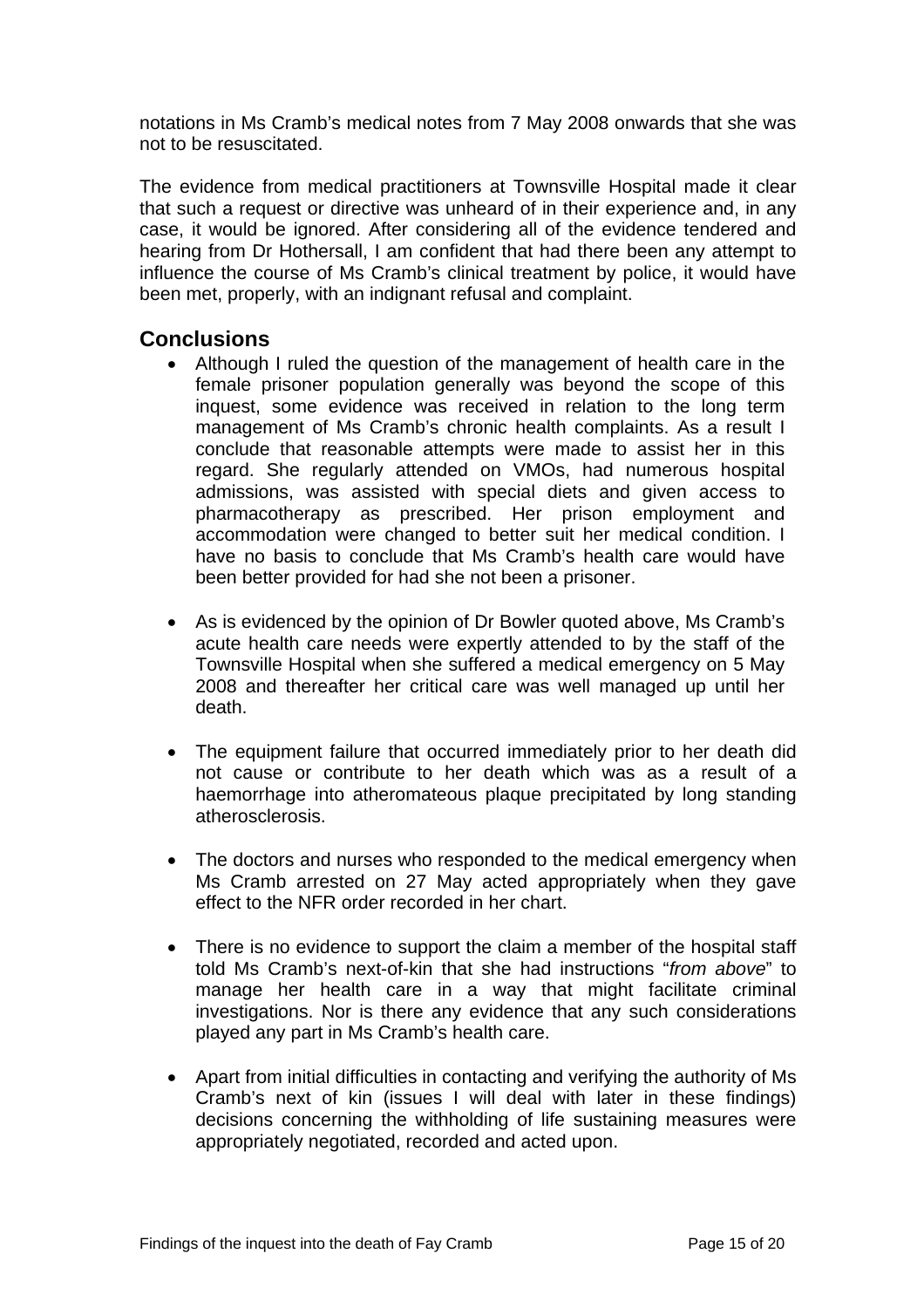# <span id="page-17-0"></span>**Findings required by s45**

I am required to find, as far as is possible, the medical cause of death, who the deceased person was and when, where and how she came by her death. As a result of considering all of the material contained in the exhibits, I am able to make the following findings:

|                    | <b>Identity of the deceased</b> – The deceased person was Fay Cramb                                                                                                                                                                              |
|--------------------|--------------------------------------------------------------------------------------------------------------------------------------------------------------------------------------------------------------------------------------------------|
| How she died -     | Despite receiving an appropriate standard of<br>health care, Ms Cramb died from natural<br>causes three weeks after an emergency<br>cardiac procedure, while she was a prisoner in<br>the care of the then Department of Corrective<br>Services. |
| Place of death $-$ | She died at the Townsville Hospital<br><b>In</b><br>Queensland.                                                                                                                                                                                  |
| Date of death $-$  | Ms Cramb died on 27 May 2008.                                                                                                                                                                                                                    |
| Cause of death $-$ | She died as a result of a haemorrhage into<br>atheromateous plaque, consequent<br>upon<br>atherosclerosis.                                                                                                                                       |

#### **Comments and recommendations**

Section 46, insofar as it is relevant to this matter, provides that a coroner may comment on anything connected with a death that relates to public health or safety, the administration of justice or ways to prevent deaths from happening in similar circumstances in the future.

The issues that are raised by the circumstances of this case which warrant considerations from that perspective are:-

- Consent for treatment by prisoners.
- "End of life decisions" by prisoners.
- Communication between prisons and hospitals.

I am satisfied that once Dr Hothersall again became involved in the treatment of Ms Cramb on 7 May 2008, and thereafter, appropriate regard was given to Ms Cramb's wish not to be resuscitated.

More problematic is the treatment of Ms Cramb on 5 May 2008. Analysis of this treatment requires me to briefly set out the statutory regime in Queensland governing decision making and substituted consent for health care procedures where the person, the subject of the procedure, has impaired capacity.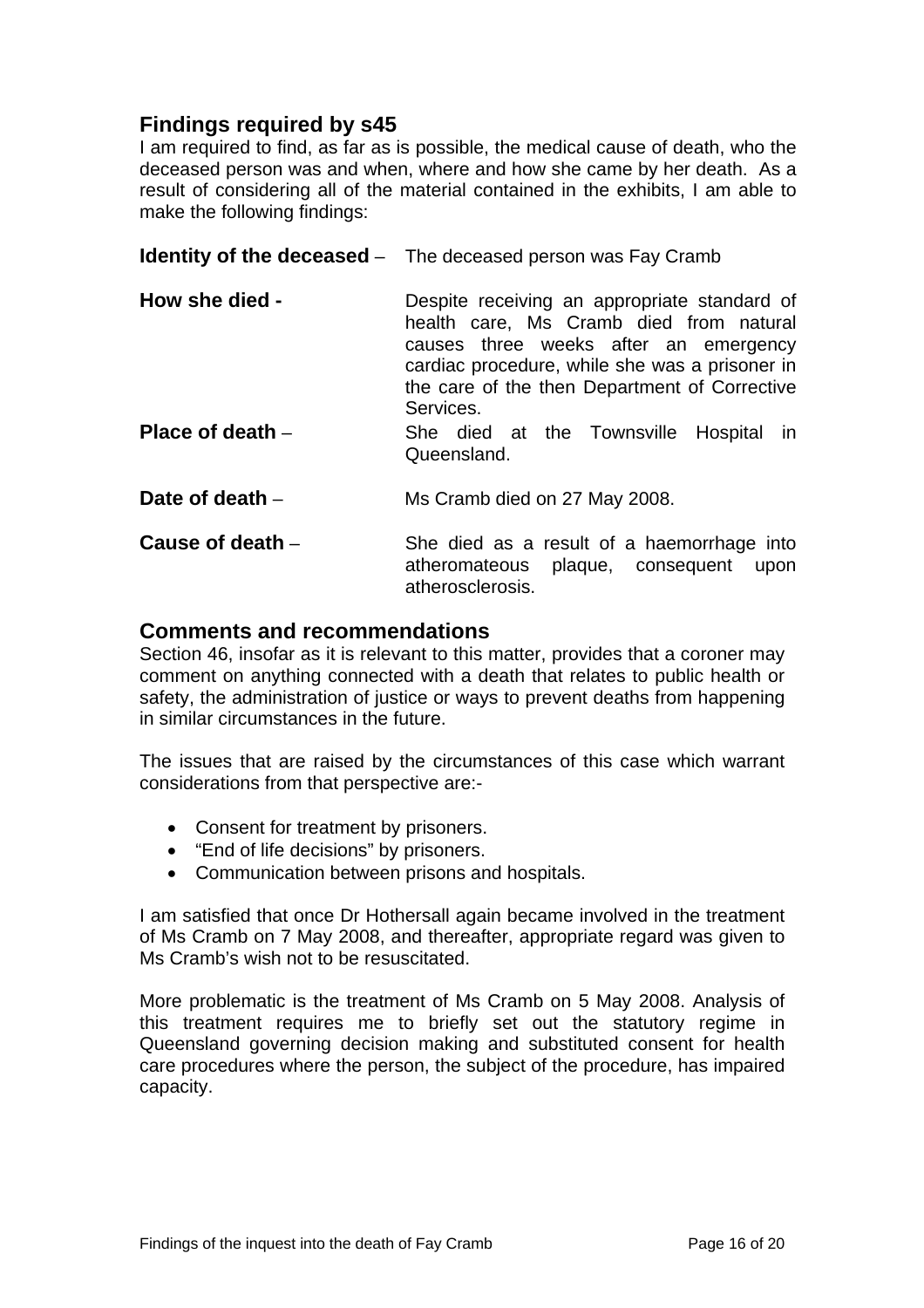As a starting point, it is clear a competent adult may refuse treatment even if that is likely to result in his/her death. $4$  Normally, to undertake health procedures that involve touching, cutting and other invasive applications of force would be unlawful unless consented to by the patient and would expose the person doing them to civil liability and/or criminal prosecution. These prohibitions are buttressed by the *Guardian and Administration Act 2000* which creates an offence of carrying out health care without consent.<sup>[5](#page-18-1)</sup>

However, in order to enable health care to be provided in emergency situations when the patient's consent can not be sought because he or she is unconscious, while ensuring as far as possible the patient's wishes are respected, the *Powers of Attorney Act 1998* (PAA) and the *Guardian and Administration Act 2000* (GAA) create a legal framework to regulate the administering of emergency treatment and the withholding of life sustaining measures.<sup>[6](#page-18-2)</sup>

Those acts together set out a scheme whereby a substitute decision maker is identified to make decisions for an adult with impaired capacity. This includes decisions regarding the withdrawal or withholding of life sustaining measures.[7](#page-18-3)

The GAA authorises the undertaking of urgent health care without the patient's consent in s63. In summary, it authorises a health provider to give treatment without consent if he or she reasonably considers the procedure should be carried out urgently to meet imminent risks to the patient's life, provided the patient has not indicated in an advance health directive that he or she does not wish to receive the treatment and this is known to the health provider. If a health provider undertakes a procedure without consent by relying on this provision, the health provider must certify in the patient's clinical records the various things enabling the health care to be carried out.

The legislation provides if an adult lacks the capacity to make a decision concerning the withdrawing of a life sustaining measure, the hierarchy of alternative decision makers created by the Act is activated. $8$  If the highest in the hierarchy of potential decision makers is not apposite or available, the next potential decision maker needs to be consulted. First resort is to an advance health care directive. If none exists but the Guardianship and Administration Tribunal has appointed a guardian, that persons can make decisions on such matters. Next, a person appointed under an enduring power of attorney is to be consulted. If none of these three mechanisms are apposite decisions will fall to a "*statutory health attorney*", a term defined in

<span id="page-18-0"></span>l <sup>4</sup> *Re B(Adult: Refusal of treatment)* [2002] 2 All ER449 <sup>5</sup>

<span id="page-18-2"></span><span id="page-18-1"></span> $^5$  s79  $\,$ 

 $6$  The law concerning the withdrawal or withholding of life sustaining measures is usefully summarised and analysed in a comprehensive and thoughtful issues paper, "*Rethinking life sustaining measures: Questions for Queensland*" by Dr Ben White and Associate Professor Lindy Wilmot, February 2005, QUT.

<span id="page-18-3"></span><sup>7</sup> Howard, Michelle, *Principles for substituted Decision-making about withdrawal or withholding life-sustaining measures in Queensland: A case for legislative reform* [2006] QUTLJJ 11

<span id="page-18-4"></span> $^8$  GAA s66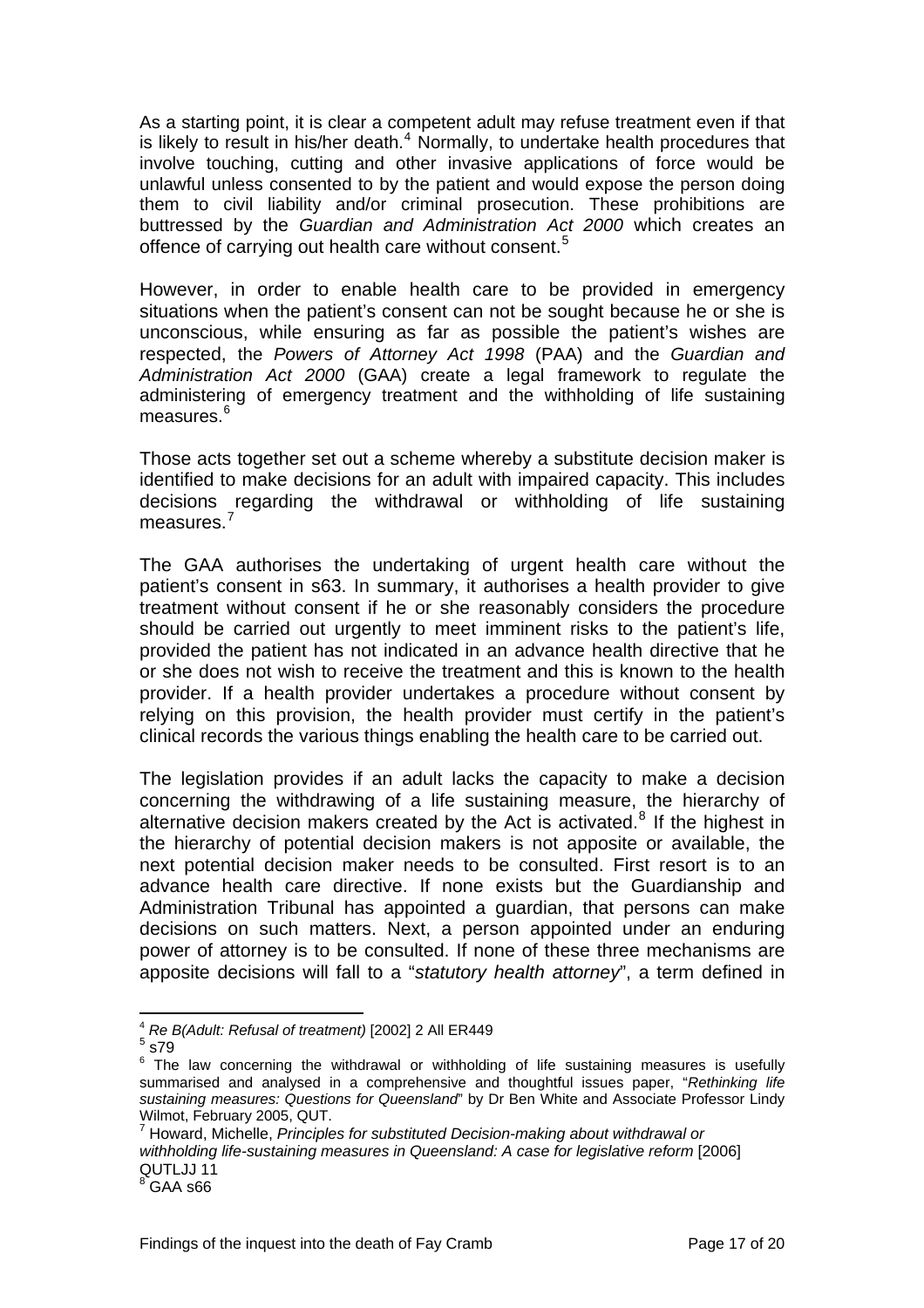the PAA. $^9$  $^9$  That Act creates a priority list with the statutory health attorney being the first person on the list who is "*readily available and culturally appropriate"* to make the decision.

So far as is relevant to this matter, the list provides in paragraph (c)

#### *a person who is 18 years or more and who is a close friend or relation of the adult and is not a paid carer for the adult.*

Applying that regime to the facts of this case it seems clear that soon after Ms Cramb arrived at Townsville Hospital on the afternoon of 5 May 2008 she lost consciousness and had "impaired capacity" within the terms of the Act.

It became clear that a pacemaker needed to be inserted. The medical staff made contact with TCC to enquire about consent for the procedure. When that was not readily available, the doctors caring for her concluded that urgent intervention was necessary to preserve her life. They had no basis for believing she had an advance health directive which might override their right to provide such emergency care. They did however fail to record the basis on which they proceeded in this manner.

Ms Gunton was clearly Ms Cramb's statutory health attorney and therefore the appropriate person under the statutory regime to act as the substitute decision maker concerning the withholding or withdrawing of life sustaining measures. But her power to determine such matters was limited by s66A which provides that a statutory health attorney's consent to the withholding or withdrawal of a life-sustaining measure can not operate unless the health provider reasonably considers the commencement or continuation of the measure would be inconsistent with good medical practice.

In this case Dr Hothersall carefully considered Ms Cramb's condition and prognosis before agreeing that "active" intervention should not be re-escalated once it was withdrawn if she again deteriorated. Consistent with her professional oath, the doctor was clearly concerned to give Ms Cramb every opportunity and assistance to recover, while respecting her right to die peacefully if those efforts failed.

That means any delay in contacting Ms Gunton had no impact on the course of treatment provided to Ms Cramb.

However, if it was indeed Ms Cramb's wish that she should not be involuntarily provided with emergency care or invasive procedures to sustain her life should she collapse, then those wishes were frustrated by her not having in place an advance health directive which could have prohibited emergency intervention and the provision of life sustaining measures.

<span id="page-19-0"></span> 9 PAA section 63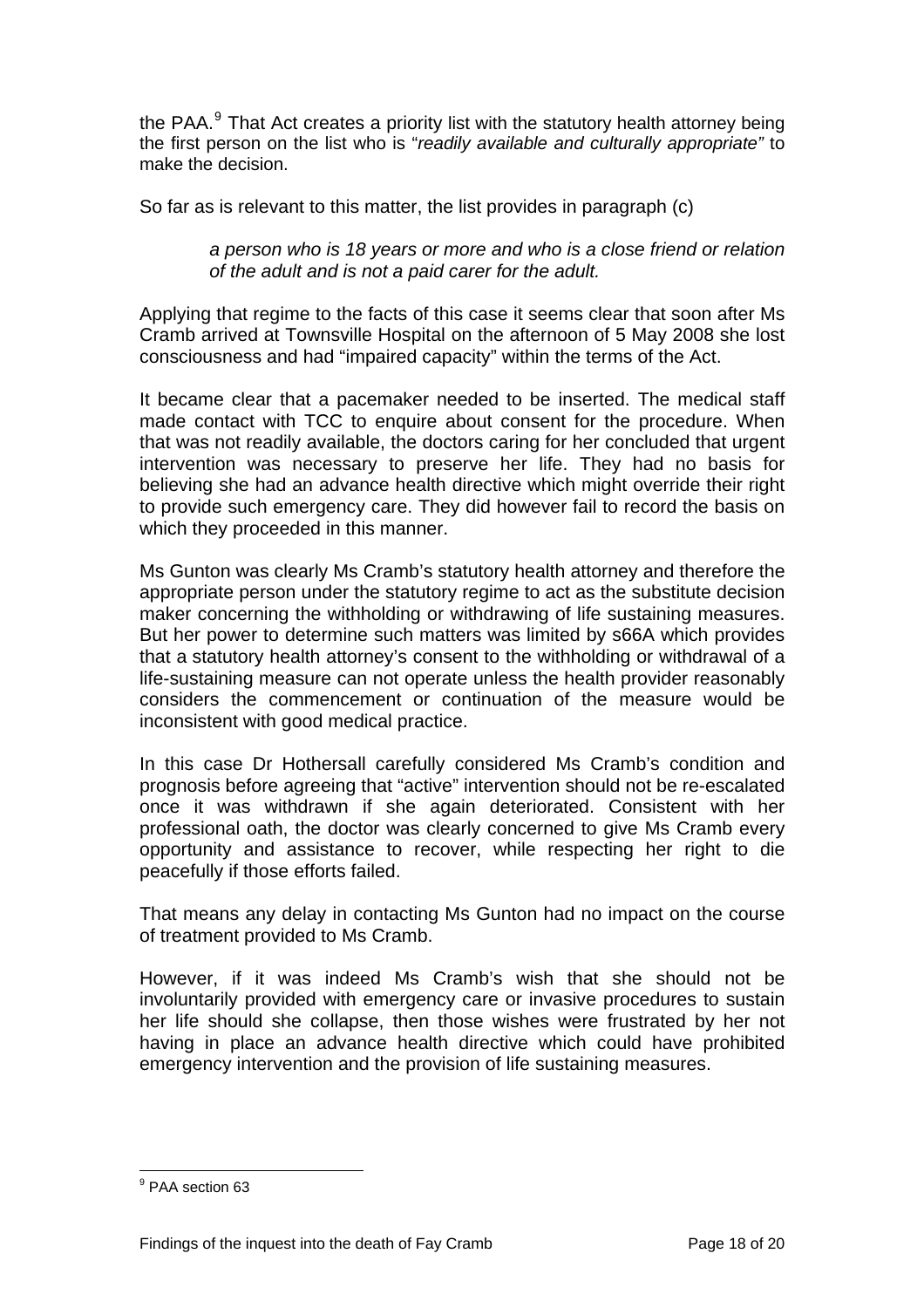## <span id="page-20-0"></span>*Health care directives for prisoners*

The inquest was provided with evidence demonstrating the poorer health outcomes for prisoners as compared to the general populace. It was also acknowledged in the statement of Mr Scott Collins, General Manager Custodial Operations, Department of Community Safety that the Department has noticed the increasing complexity of dealing with health services for aged and chronically ill prisoners.

Prisoners are by their very circumstances more isolated from friends and family members than other members of the community.

They are likely to be less educated and literate.

They are less likely to have an on-going therapeutic alliance with a health care provider. In my experience, much of the medical care in prisons is provided by transient VMOs or locums and prisoners move between correctional facilities.

These factors combine to increase the likelihood of the legislative substituted decision making processes being needed by the members of a cohort who are less likely to have taken steps to avail themselves of the mechanism that could best serve their needs: an advance health care directive (AHCD).

This is graphically demonstrated by Fay Cramb. She had numerous chronic health complaints, a fervent wish not to have her life prolonged if she was compromised and her primary contact was an experienced nurse. Yet she did not have an AHCD in place and she underwent treatment she is likely to have declined had she been in a position to have been asked.

The submission that prisoners should not be treated differently from the general population ignores the significant and relevantly different characteristics of that demographic. I am aware that many nursing homes, for instance, routinely inquire of their residents whether they wish to make such arrangements because of their special circumstances.

I accept Queensland Health's submission that it would not be appropriate to suggest to all prisoners that they should consider creating an AHCD. But that doesn't mean that they should not facilitate the creation and periodic review of such instruments with any of their inmates.

I am grateful for a body of information provided to me by Sisters Inside which identifies the 'end of life' decision making process for prisoners to be an area which has been researched in some detail; especially for prisoners in the United States. That material demonstrates the problems identified by Queensland Health are not insurmountable.

#### **Recommendation 1 – Facilitate AHCD**

*I recommend that as the primary provider of health care to the prison population, Offender Health Services facilitate the creation and periodic review of advance health care directives for prisoners reasonably in need of such a mechanism*.